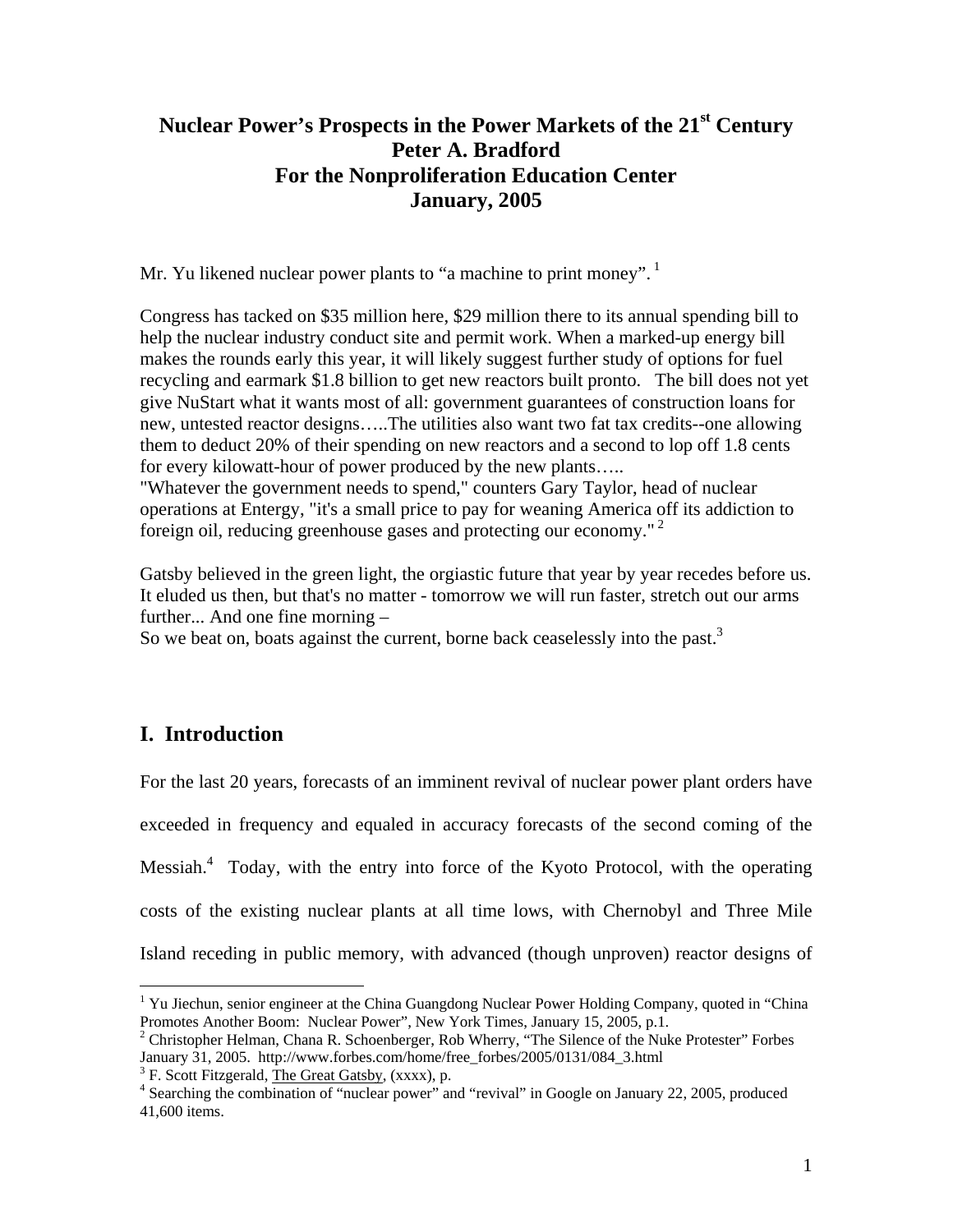improved safety and performance under licensing review, with political support for new nuclear units in the U.S. at a two decade high – how likely is it that the stars have finally aligned themselves in a manner conducive to that elusive revival in nuclear orders, especially orders that will spread nuclear power rapidly to countries that do not use it today?

Not very. This paper will show that nuclear power's Achilles heel – that it is too expensive – has not changed in any fundamental way. Furthermore, the spread of competitive power supply markets, of privatized electric sectors and of transparent governmental decisionmaking tends to undermine the closed selection processes in which nuclear power has historically prevailed over various combinations of alternatives.

Some countries will build nuclear plants for reasons ranging from fuel diversity to national security to national prestige. An occasional country will use nuclear power programs that make little economic sense to mask and to assist programs to develop nuclear weapons. But such decisions are not a sufficient basis for a healthy future nuclear industry and are not likely to lead to the spread of nuclear power plants to many countries that do not already have them. A real revival can only come when privately financed nuclear power plants are being ordered on a regular basis in countries that use transparent and competitive processes to choose their power supply by building the least expensive plants. Of course, these markets should reflect the environmental impacts of the various alternatives, so nuclear power's best hope lies in a world in which the avoidance of greenhouse gases becomes a priority.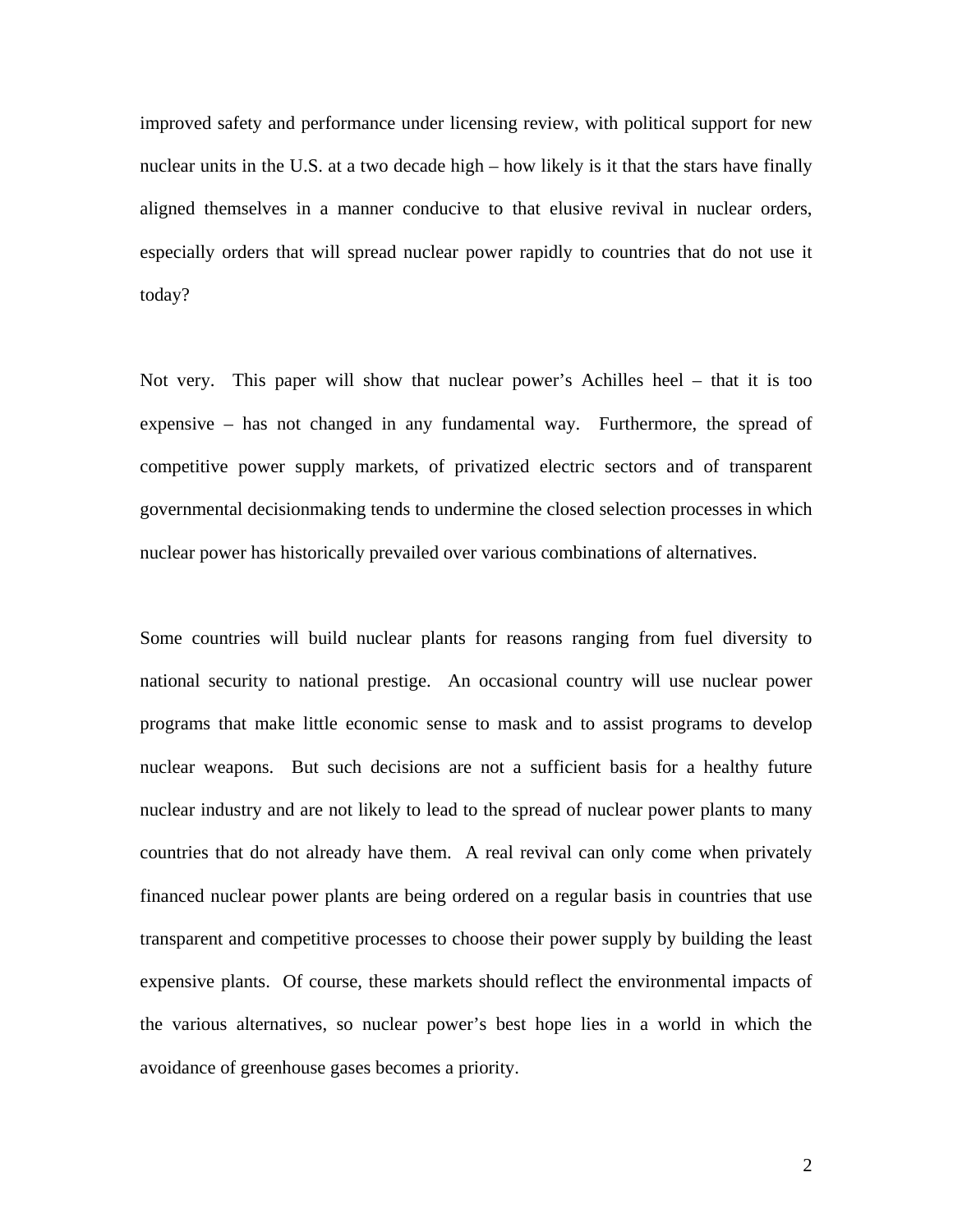However, the basis for assuming that nuclear power will win out over other ways of displacing greenhouse gases is slight, and insufficient to win over investors at affordable returns. Nuclear proponents seem instead to be aiming to persuade governments that theirs is the best option for averting climate change, without going through a serious competition against the alternatives. This effort may succeed for a time in some countries, but – as with past situations in which nuclear power proponents have persuaded government officials to play pin-the-tail-on-the-donkey with power supply policy rather than engage in serious evaluation of alternatives - such successes may well be prelude to expensive disappointments, and no basis for long term prosperity in the nuclear industry.

Nuclear power today produces some 16% of the world's electricity, and about half of the electricity whose generation does not directly emit greenhouse gases. A sample of the countries relying on nuclear power includes the following:

| Country              | Nuclear<br>capacity<br>(GW) (plants) | Percent of electric<br>generation | Plants ordered since<br>2000 |
|----------------------|--------------------------------------|-----------------------------------|------------------------------|
| <b>United States</b> | 98.5 (103)                           | 20                                | $\theta$                     |
| France               | 63.8(58)                             | 79                                | $\theta$                     |
| <b>Great Britain</b> | 12.3(33)                             | 22                                | $\overline{0}$               |
| Japan                | 45.2(53)                             | 34                                | $\overline{0}$               |
| Russia               | 20.7(30)                             | 9                                 | $\overline{0}$               |
| Canada               | 15.2(22)                             | 13                                | $\overline{0}$               |
| Germany              | 20.6(18)                             |                                   | $\overline{0}$               |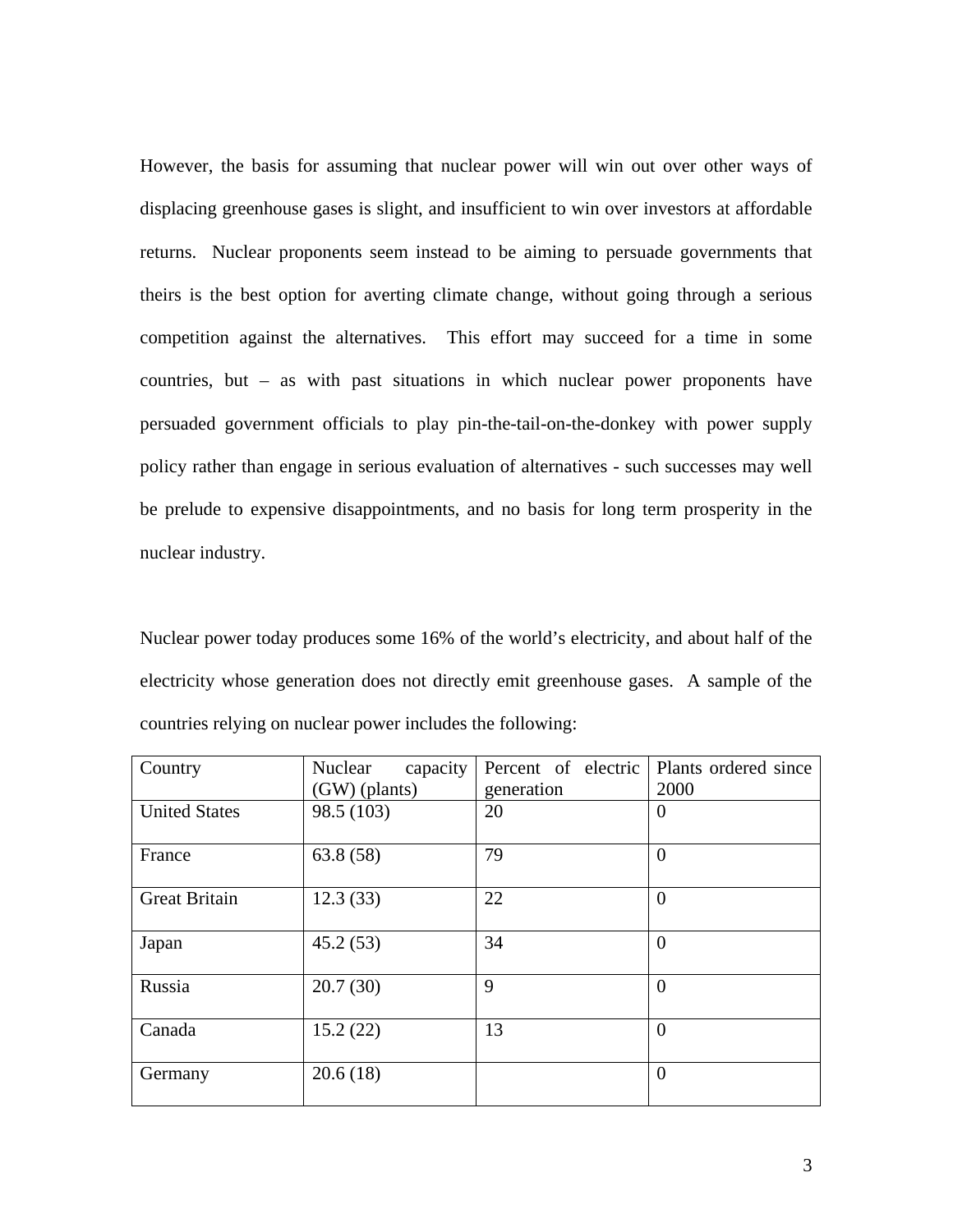| South Korea | 16.9(20)   |    | 2(?) |
|-------------|------------|----|------|
| India       | 2.5(14)    |    | 8    |
| China       | 6.7(9)     |    |      |
| World total | 364.9(443) | 16 |      |

According to the electricity growth projections set forth in the US Department of Energy's Energy Information Agency (EIA) reference case, world energy growth will double over the next 20 years, while nuclear power will increase from 365 to 385 GW in the same time frame. Because nuclear power will grow more slowly than total power supply, its share of the generation market will decline from the current 16% to 12%.

Most of EIA's nuclear growth will take place in Asia, led by China with 19 GW (or approximately one plant per year).<sup>5</sup> Other additions take place in South Korea (15 GW), Japan (11 GW, with 5 GW retiring), and India (6 GW). Elsewhere, Russia is forecast to add 6 GW, but Germany, Sweden and Great Britain are forecast to close plants without adding new ones.

Both the United States and Europe have fewer nuclear plants operating today than in 1990, and more plants are certain to close over the next twenty years. Consequently, some nuclear construction in these regions will be necessary for nuclear power to maintain its current output levels.<sup>6</sup>

 5

<span id="page-3-1"></span><span id="page-3-0"></span> $\frac{6}{\text{A recent report prepared}}$  for the Green Group of the European Parliament notes that 280 new units (slightly more than one per month) would be needed over the next 20 years just to replace reactors that will reach a 40 year life during that period, Mycle Schneider and Antony Froggatt, "World Nuclear Industry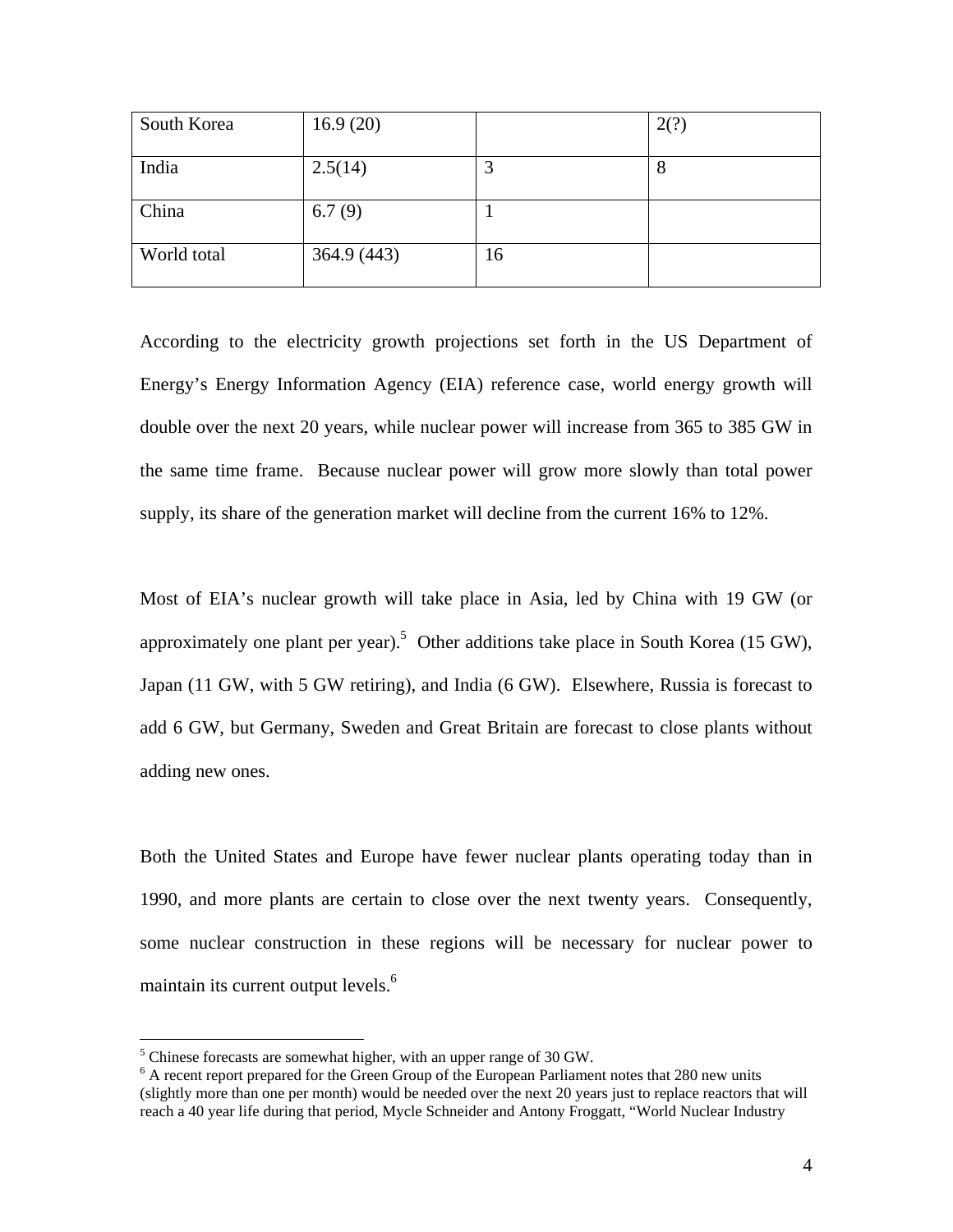A significant reason for the slowing of nuclear power plant construction is the advance of privatized and competitive power supply markets throughout the world. Over the last twenty years, North and South America, Europe and Australia and New Zealand have moved overwhelmingly to power procurement processes that require potential generators to be chosen through competitive solicitations.<sup>7</sup> These solicitations produce terms that transfer some risk from customers to private investors. In their more sophisticated forms, they also permit energy efficiency and load management to bid directly against the construction of new power plants.

Competitive power supply solicitation processes and privatization continue to spread to new nations. They are encouraged by international assistance agencies and have made some headway in the former Soviet Union, in Asia and in Africa. Even in China, where power supply procurement is neither competitive nor transparent, the government has announced that power generation will be more competitive in the future. For reasons discussed below, nuclear power has not fared well in these competitive processes.

Other worldwide governance trends of importance for nuclear power include advances both in transparency of energy sector decisionmaking and in democratic governance

Status Report 2004". However, because many of the existing units will last longer than 40 years and because new units will generally be much larger and probably more reliable than the ones phased out, others argue that the number of new plants necessary to maintain existing nuclear capacity and output is considerably lower.

<span id="page-4-0"></span> $7$  This is not the same as retail competition, under which customers may choose their power supplier. Retail competition has also made significant advances, but it is less widespread and has been significantly slowed by the California crisis of 2000-2001.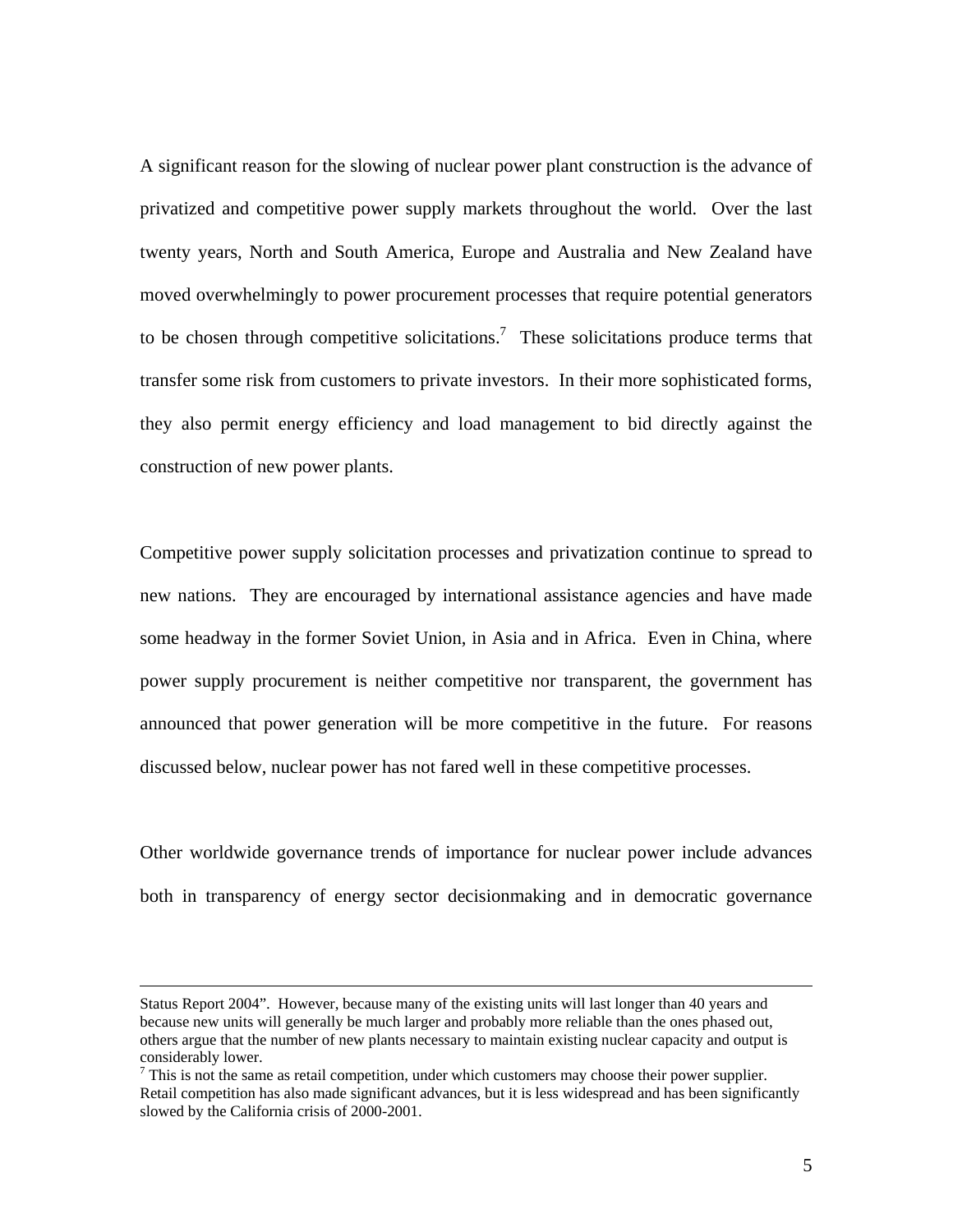generally.<sup>8</sup> The only fully democratic country recently to select a nuclear power plant through a process that had at least the trappings of transparency and competitiveness has been Finland. That choice will be examined below.

One trend tending to improve the competitive position of nuclear power is increasing worldwide concern with climate change. To the extent that this concern results in measures that increase the cost of fossil fuels, nuclear power's competitive position obviously improves. However, this improvement may not be as great as it would seem at first glance. Nuclear power's role in mitigating climate change is in any case constrained by the fact that its impact is limited to the electric sector. These developments will also be discussed later in this paper.

### **II. How the Evolution of Power Supply Markets Affects Nuclear Power**

#### **IIA. Historical Background**

No major industrial technology has had a trajectory comparable to that of nuclear power. The annual report of the U.S. Atomic Energy Commission (AEC) in 1972 forecast that the United States would have one thousand nuclear power plants by the year 2000, in addition to plants to reprocess the spent fuel and breeder reactors that would produce almost as much as fuel as they consumed. The disposal of spent nuclear fuel, said by an AEC chair of that era to be "the greatest nonproblem in history"<sup>9</sup> would be accomplished

<span id="page-5-0"></span><sup>&</sup>lt;sup>8</sup> "Since 1980 according to the 2002 United Nations Human Development Report, 81 countries have taken 'significant' steps toward democracy, with 33 military governments replaced by civilian governments. Of the world's nearly 200 countries, 140 now hold multiparty elections. That may not make them fully democratic, but 82 of them are, and those have 57% of the world's population." (The Economist, June,  $2003$ , p. 5)

<span id="page-5-1"></span>Dixie Lee Ray **Cite**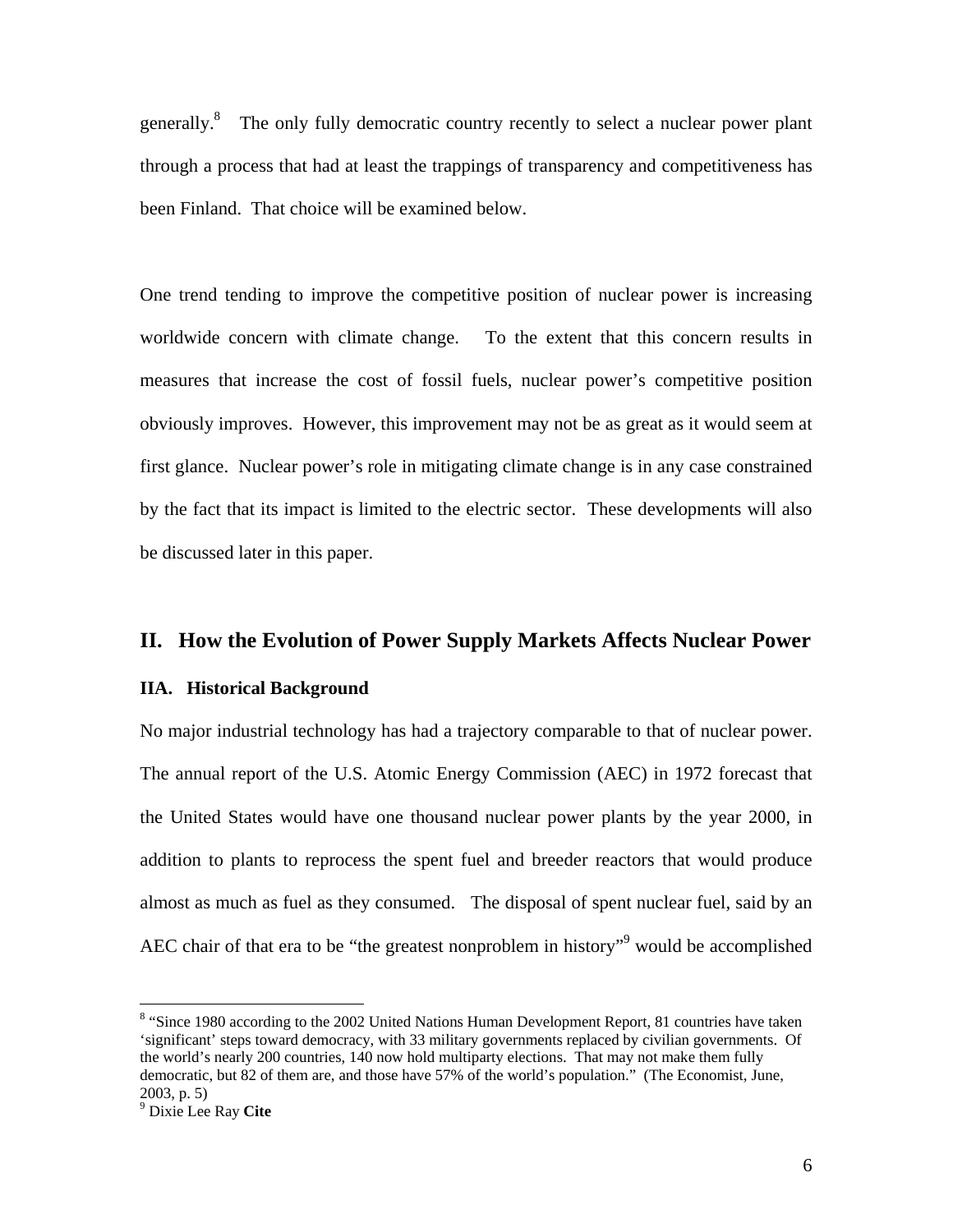no later than 1985. By 2000, the U.S. had only 103 operating nuclear plants, no breeder reactors, no reprocessing plants and no waste repository. Indeed, the worldwide total of 443 nuclear power plants generating some 365 gigawatts of electricity is less than half of that 1972 AEC forecast for the U.S. alone.

To understand the implications of this history for the future of nuclear power, one must begin by understanding the past. Is it – as some would have it – a technology brought low by irrational public fears expressed in the form of burdensome overregulation and litigation (compounded by industry mistakes whose lessons have now largely been successfully learned and incorporated into new plant designs)? Or is it a technology force fed into unsophisticated power supply selection processes at a pace far too fast for the industry to assimilate the lessons of operating experience and in ways that concealed or understated the real costs and problems, assuring a series of unpleasant surprises, a deepening public mistrust and ultimately reform of the power supply selection processes under which nuclear power had thrived for a while?

A case can be made for either of these views or for some combination of them in different countries at different times. But if the first scenario is basically correct, then laws streamlining the licensing process and excluding public interventions coupled with a long period of accident free operation should have been enough to revive nuclear construction, especially in countries with few alternative sources of electricity. If the second scenario is the more valid, nuclear power can only revive in the context of power supply markets very different from those in which it took form.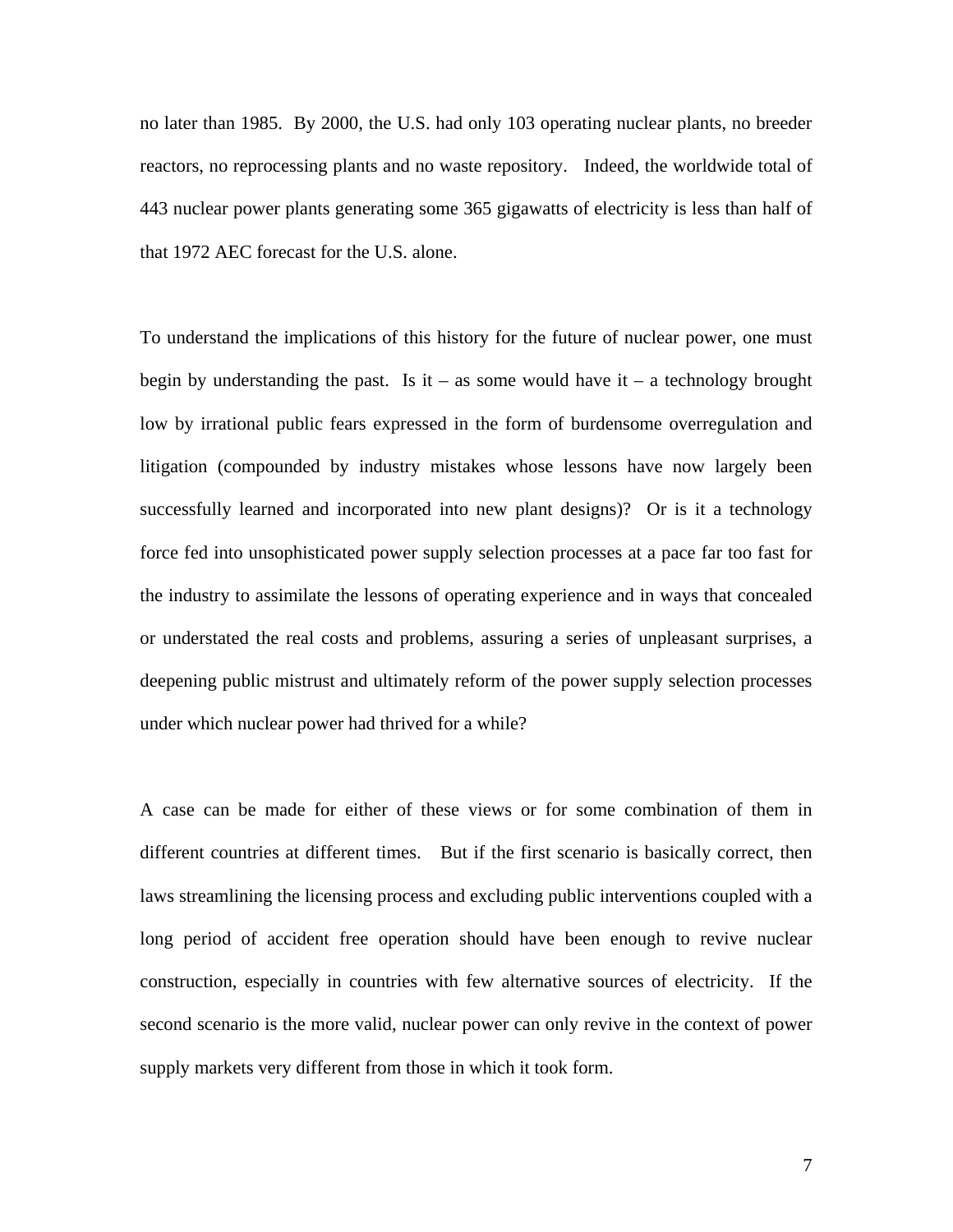The U.S. experience strongly suggests that forces less tractable than a cumbersome licensing process and irrational public fears have been at work. Indeed, for 25 years now, the U.S. nuclear power industry has enjoyed a regulatory process of its own design, <sup>10</sup> yet not a single new nuclear power plant was ordered during that time. This is not for want of political support at the national level.

To understand why nuclear power did not thrive under favorable circumstances, one needs to look at the utility bills of the customers. Throughout the 1980s plants under construction were coming on line with immense effect on electric rates. Even more infuriating to customers was the fact that they were being required to pay a large portion of the costs of the many canceled plants.

In the U.S. most electric prices are set by state – not national – regulatory bodies called public utility (or public service) commissions. These commissions have their shortcomings, but their proceedings are among the most transparent in the world. Determining the full costs of the nuclear plants and of the alternative choices (including energy conservation) was easier for the press and for customers in the U.S. than in any other country. The more that they learned, the more disenchanted they became with the

<span id="page-7-0"></span> $10$  Since the last U.S. construction permits were issued in the late 1970s, the nuclear licensing process has been modified in a number of ways, including 1) early site permits, which offer a site permit good for twenty years (and renewable for another twenty); 2) the ability to plug an approved plant design into a site with an early permit without further review, thereby avoiding any local public hearing on the actual proposed power plant; 3) a combined construction permit and operating license issued at the time of construction, thereby avoiding any public hearing in advance of plant operation; and 4) payment by the Department of Energy of one-half of the costs of obtaining a combined construction permit and operating license. These measures significantly reduce both the costs of obtaining a license and the opportunities for public opposition.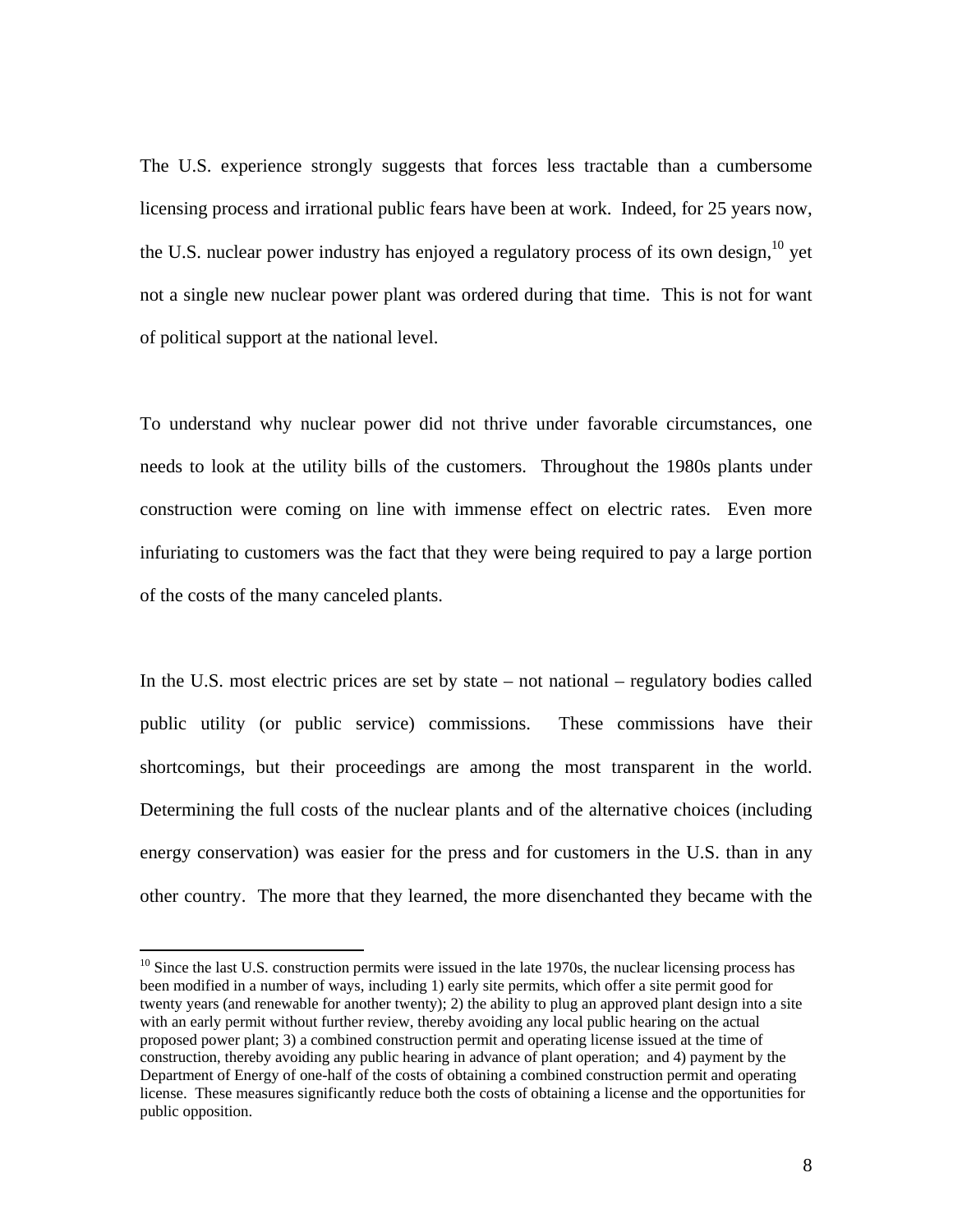way that power supply decisions had historically been made. In the long run, the way that U.S. regulatory processes exposed the high costs of nuclear power is a more likely explanation of the continuing difficulties of nuclear construction than is the industry's obsession with mythical vampire intervenors whose machinations are said to have weighed down the technology for twenty years after they themselves vanished from the public discourse.

The customers' disenchantment with the trend of their electric bills initially manifested itself in two mutually exclusive ways. One group of reformers urged more effective regulation – better commissions, more professional staffs, laws requiring full consideration of all alternatives including energy conservation. Another group urged instead that market forces and competition be relied on to make better power supply choices. As of 1978, U.S. law had been changed to require electric utilities to buy power from any supplier who could match or improve the utility's own cost of building or buying. As this law took effect, the ability of independent power producers to improve on the performance of the private utilities became increasingly clear.

By the end of the 1980s, falling gas and coal prices, coupled with the successes of the independent producers, had created prices for new power plants so low that a new nuclear unit was out of the question. In the states that relied less on competitive processes and more on a regulatory process known as "integrated resource planning" or "least cost planning", the conclusion as to nuclear power was the same. Nuclear advocates and believers in vertically integrated utilities forecast blackouts if regulators didn't stop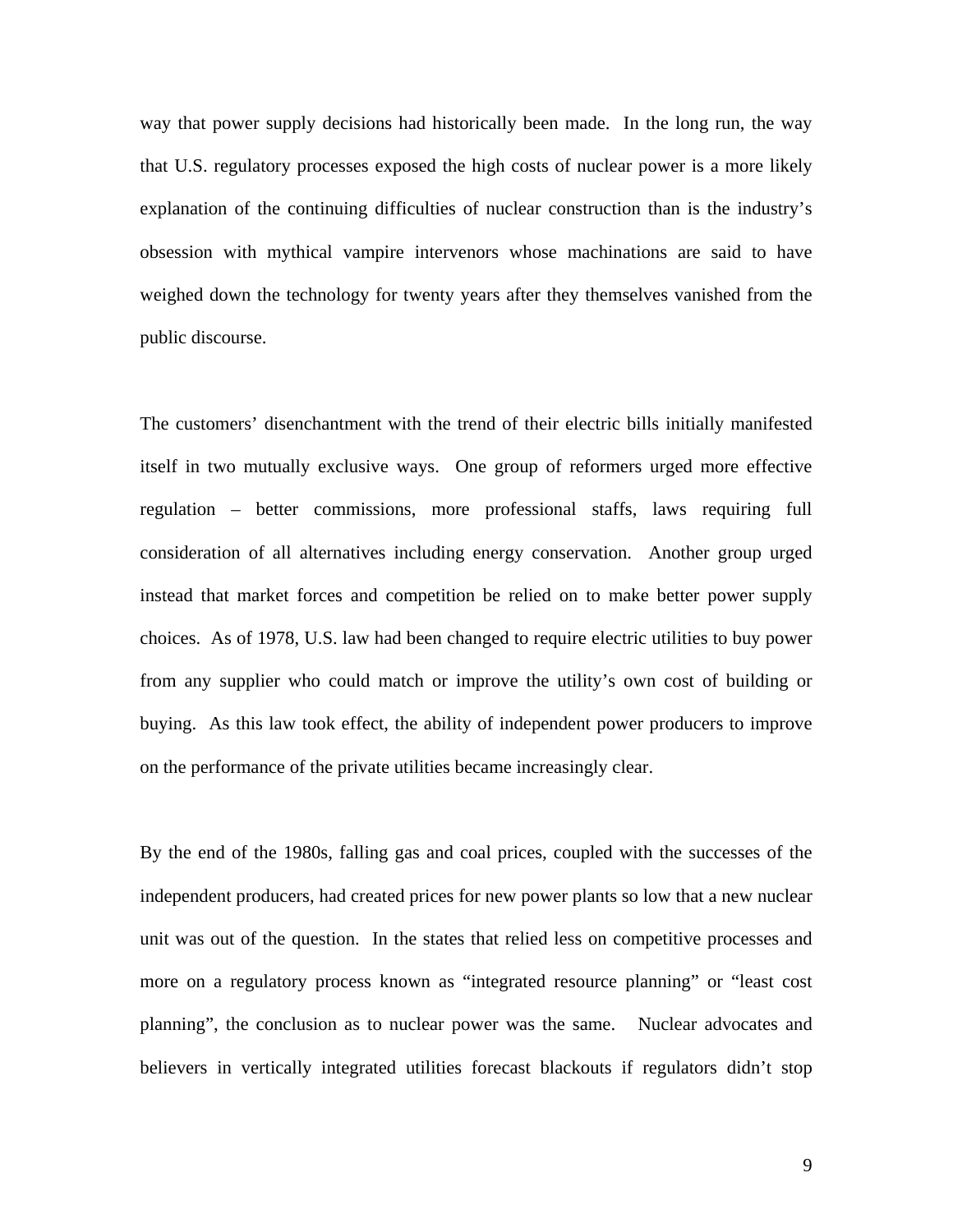experimenting with untried methods and power producers (many of whom were actually utility subsidiaries operating outside of their parent's home territory). Such blackouts did not materialize, and power prices fell. Advocates of competition were further emboldened. Federal legislation in 1992 required that most transmission systems transmit independently produced power on terms equal to those offered to the home utility. States began to consider allowing customers to shop for their power supplies. The process called "restructuring" or (inaccurately) "deregulation" was underway.

To make matters worse from the standpoint of nuclear plant owners, the newest gas-fired units were coming on line at prices far below those necessary to recover the remaining costs of most of the nuclear units. If customers were truly free to choose their suppliers, many more gas plants would be built, customers would shift to them and nuclear plant owners would go bankrupt.<sup>11</sup> Companies owning nuclear plants adopted two strategies – cost reduction and persuading regulators of the need to allow recovery of the expensive nuclear plant costs as part of a gradual transition to competition.<sup>12</sup>

The effect of the cost reduction efforts at the nuclear plants was dramatic. As Figure 1 shows, the output of U.S. nuclear plants in the 1990s improved by almost 45%.

<span id="page-9-0"></span><sup>&</sup>lt;sup>11</sup> Two examples from New York illustrate the extent of nuclear power's peril. First, when New York utilities began conducting competitive power supply auctions in the late 1980s, some existing nuclear plants in neighboring states bid their surplus generation. These bids all lost to bids from gas plants that had not yet been built. Second, the owner's study of operating the newly completed Shoreham nuclear power<br>plant showed an insignificant present value benefit when compared to retiring the plant without running it.

<span id="page-9-1"></span> $\frac{12}{12}$  The saga of these transitional or "stranded" costs is beyond the scope of this paper. The end result was that the nuclear plant owners were allowed to recover almost all of them.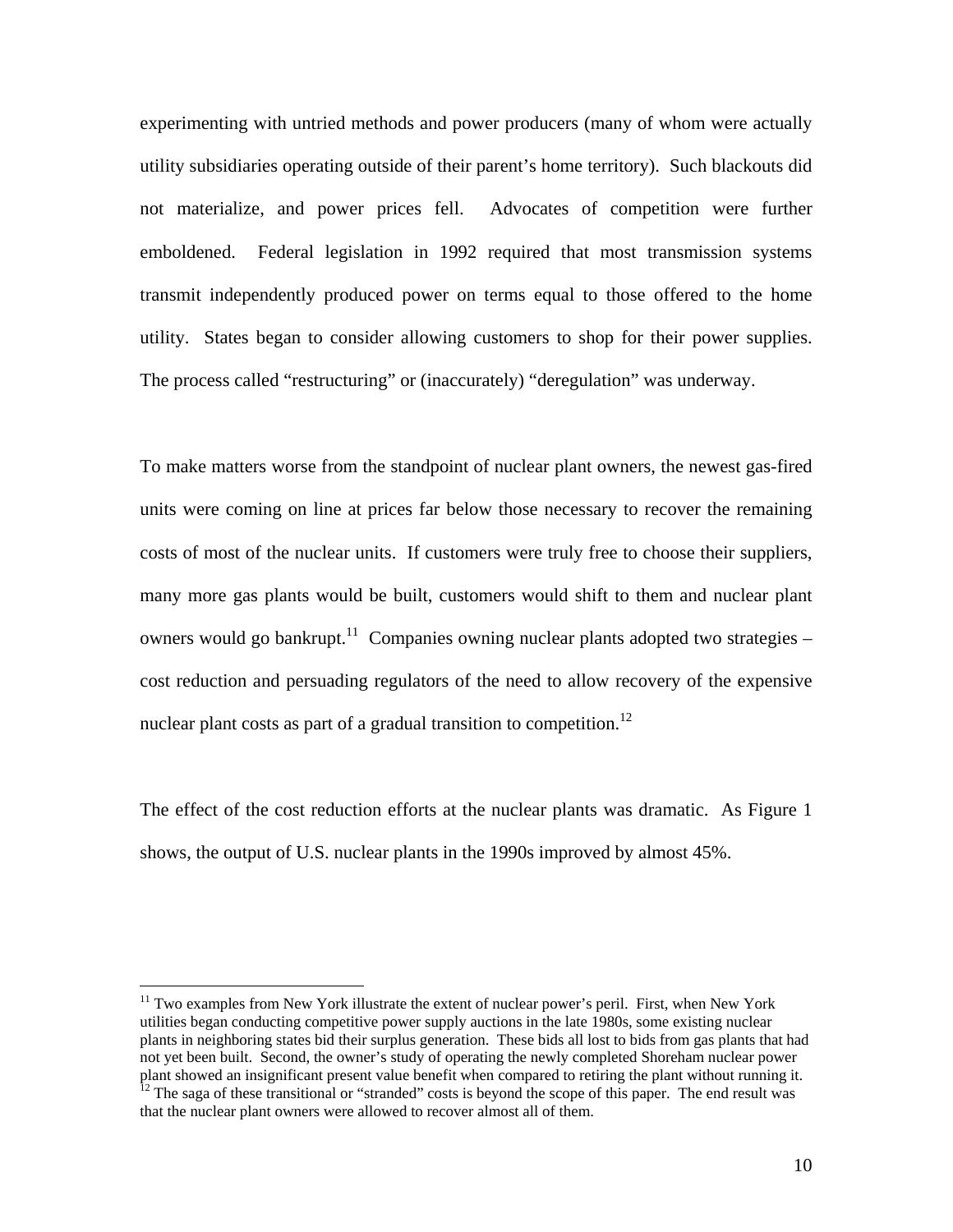

Figure 1 - U.S. Nuclear Output and Nuclear Capacity, 1973-2002: Productivity Improvement in the Face of Competition

Since the amount of nuclear generating capacity during this period remained roughly constant, the improved output was due almost entirely to eliminating unnecessary downtime.<sup>13</sup> These increases in output coupled with reduced expenses cut the operating cost of the existing nuclear plants to approximately  $2\phi$ /kWh.

These reduced running costs compared favorably with typical running costs both of coal and of combined cycle gas turbine power plants. As a result, predictions that electric restructuring would force many U.S. nuclear plants to close have gone unfulfilled. Nine U.S. nuclear plants did close in the 1990s, but the last was the two unit Zion station in 1998. After that, the viability of the existing plants in competitive wholesale markets became clear. As a result, many nuclear plants were sold to the few U.S. companies

<span id="page-10-0"></span><sup>&</sup>lt;sup>13</sup> Indeed, during the 1990s the U.S. nuclear fleet increased its output from less than 70% of its potential maximum capacity to 90%.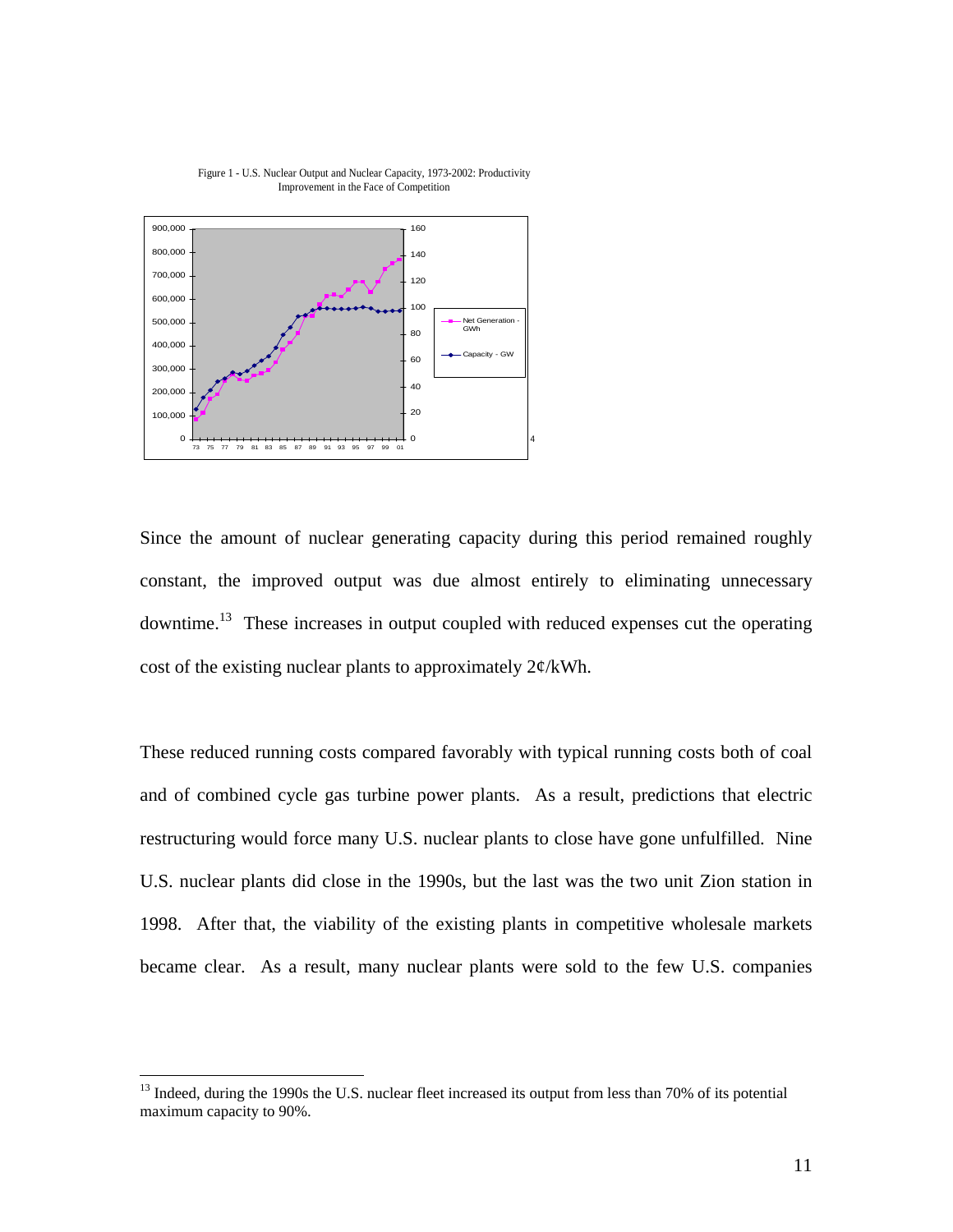seeking to operate consolidated fleets of nuclear units, $14$  and the number of companies running nuclear plants in the U.S. has been halved. This consolidation has improved management and allowed for further cost reductions to the current level of about 1.8 $\varphi$ /kWh (including fuel).<sup>15</sup> Nuclear power plant owners have been sufficiently encouraged to apply for license extensions – usually for 20 years – and for capacity expansions, usually for up to 5% but for as much as 20% in a few cases.

To date, the NRC has granted all of these requests, so some growth in U.S. nuclear capacity and output from the existing nuclear fleet is assured.<sup>16</sup> However, even with their ability to compete on the basis of operating costs clearly established, the most recent sales of nuclear units have not been at a price that would remotely support the building of a new plant. $17$ 

The transition toward more advanced competitive power supply markets in the U.S. and elsewhere slowed dramatically following the 2000-01 crisis in the California electric system. However, the basic principle that power procurement should be through

<span id="page-11-0"></span> $14$  "Sold" is something of a euphemism for many of these transactions. When the value of the spent fuel, the decommissioning fund and the long term contracts to take the power are taken into account, only a few of the plants that have changed hands in the U.S. to date can be said to have done so at a positive price. <sup>15</sup> John Deutch and Ernest Moniz cochairs, <u>The Future of Nuclear Power</u>, (MIT, 2003), p. 38. The best

<span id="page-11-2"></span>

<span id="page-11-1"></span>performing quartile among U.S. plants had operating costs of 1.3¢/kWh.<br><sup>16</sup> In addition, the Tennessee Valley Authority, a government-owned power supplier exempt from regulatory review and from competitive requirements, has announced the intention to reopen a nuclear plant closed since 1985 and is considering completing another plant on which construction was suspended at the same time. The restarted unit, which of course has substantial capital investment in place, is forecast to cost some 1300/kWe. However, the plant is already licensed and will not have the future life of a new unit. Also, TVA is able to finance its capital investment entirely with low cost debt.  $17$  The MIT Study, in discussing the 2002 sale of 88% of the Seabrook station, notes that the price "implies"

<span id="page-11-3"></span>that the market value of a fully licensed and operational nuclear power plant with a good performance record is less than half of the most optimistic cost estimates for building a new nuclear power plant….Comparable analyses of other nuclear power plant sales come to very similar conclusions. The market value of nuclear plants is far below their replacement cost, a result that is inconsistent with merchant investment in new nuclear plants." (MIT Study, Appendix 5, p. 140)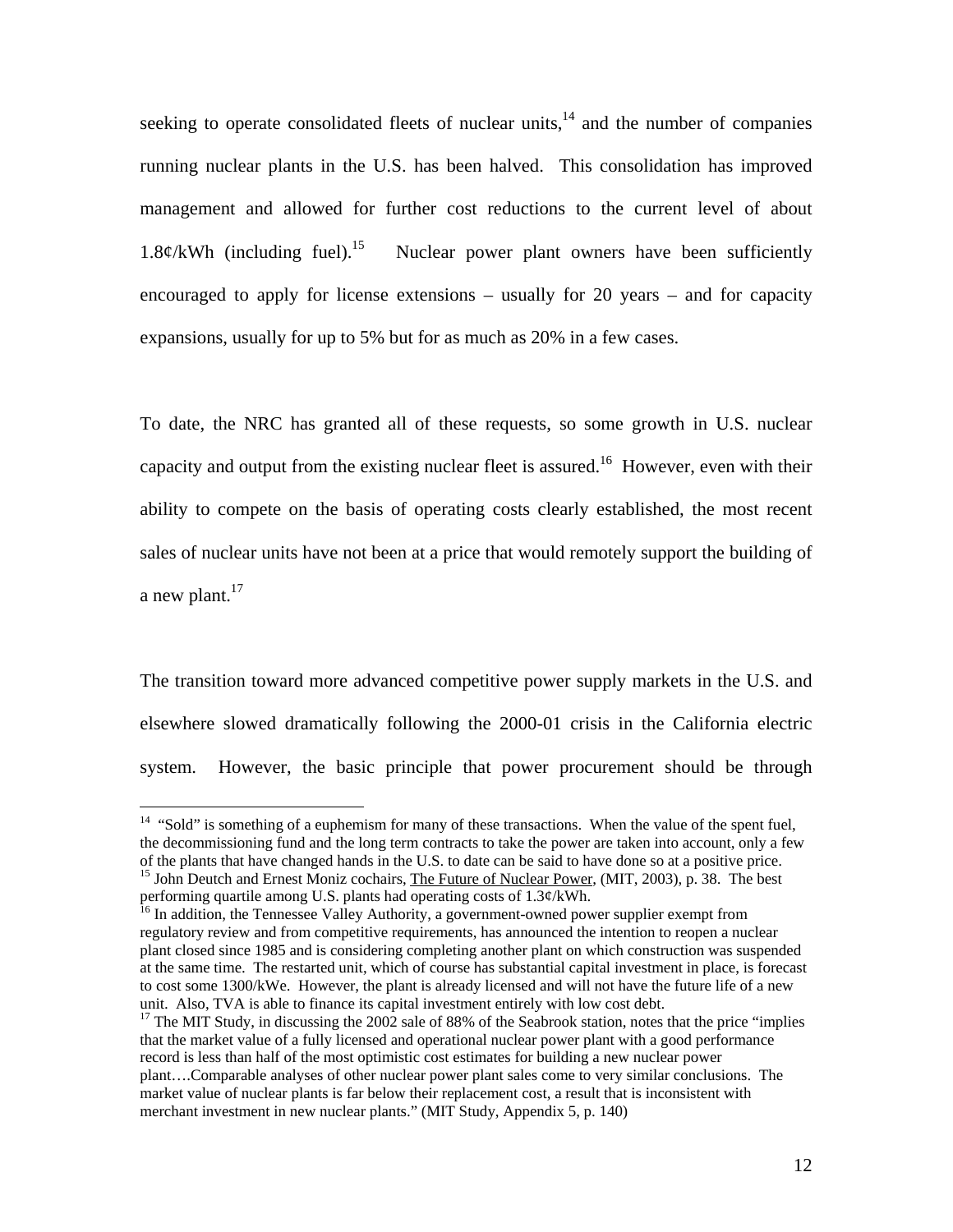competitive processes is established in U.S. federal law<sup>18</sup> and is not dependent on policy changes in any state. It is unevenly enforced throughout the country and is not mandatory for government-owned entities like the Tennessee Valley Authority. Nevertheless, no part of the U.S. that has accepted competitive power supply procurement has later renounced it.

Of course, a supportive government can improve the competitive position of nuclear energy in a number of ways. Subsidies, tax credits and financial or power purchase guarantees can be given. Federal authorities can restart shutdown plants and complete unfinished ones that private companies would not touch. Centralized interim storage of spent nuclear fuel can be provided while decisions as to permanent disposal are pending. Projects labeled as "research" can be favored with large grants. As discussed below, undertakings along these lines seem more likely in the U.S. in the near future than at any time since the 1970s. Nevertheless, a nuclear revival does not exist until private capital is willing to build plants for prices that assure competitive success on one hand and profitability on the other.

### **IIB. The Nature of Competitive Power Markets**

As the foregoing narrative indicates, competitive power markets in the U.S. emerged in no small part from public discontent with the nuclear power plant construction experience of the 1970s. In particular, utility customers, environmentalists and potential builders of power plants all asserted that an important lesson of this experience was that competitive

<u>.</u>

<span id="page-12-0"></span><sup>&</sup>lt;sup>18</sup> Cite to PURPA and to Richard Hirsch.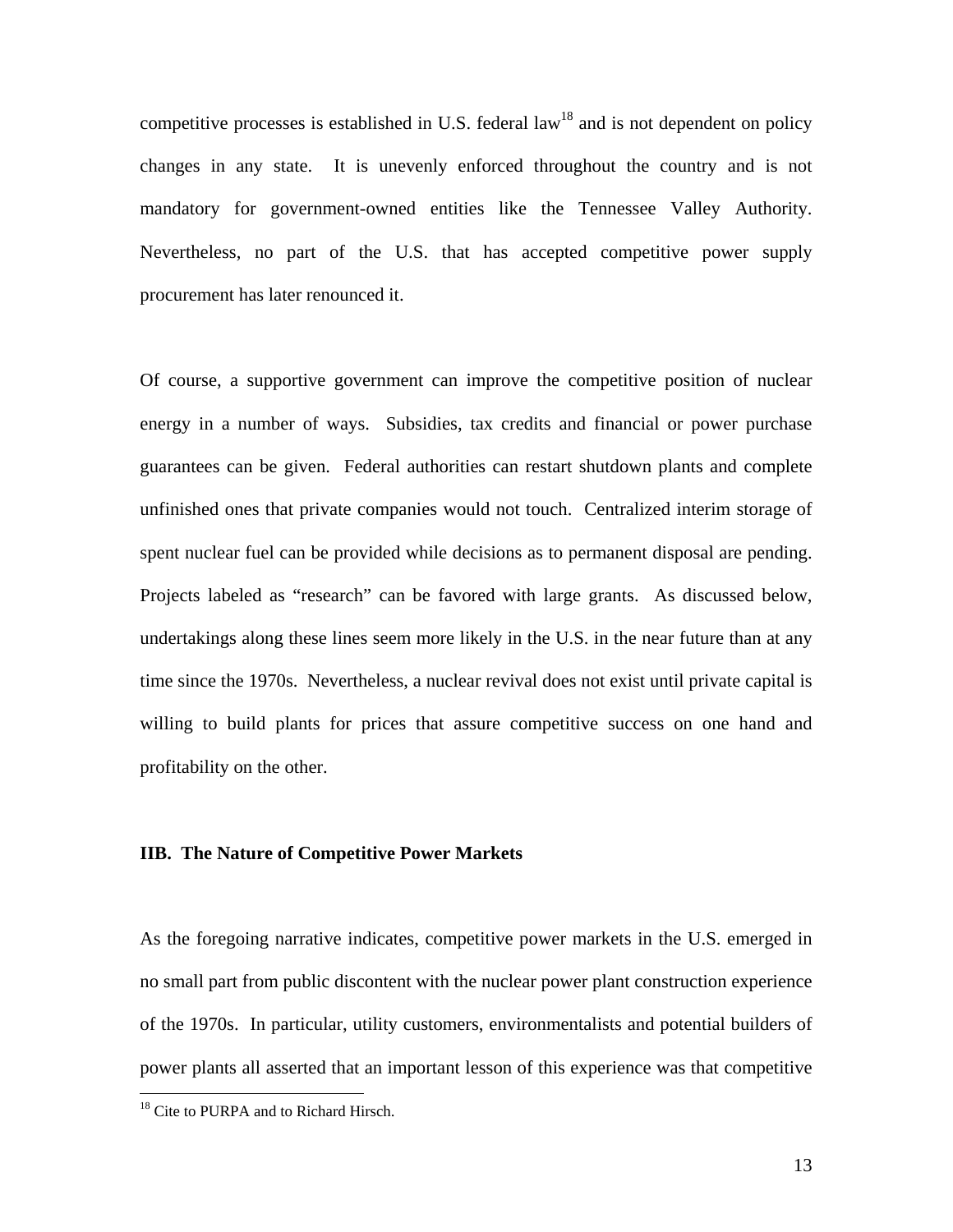processes – processes allowing for participation both by generation alternatives and by suppliers of energy efficiency - should replace regulation in determining which, if any, power plants actually get built.

Such markets inevitably led to competitive bidding and to contracts under which much of the risk involved in building power plants was shifted from customers (theoretically protected by regulators) to investors (protected by their considerably more sophisticated understanding of power supply markets). This in turn led to differences in the return required for investment in different types of projects, depending on investor perceptions of risk. Nuclear projects - with their long construction times and high upfront costs – require that investors wait longer to recover their money. This increases exposure to several types of risk, especially in markets in which customers can change suppliers if more attractive options become available. The increased risk associated with nuclear investment translates into higher capital costs for new nuclear power plant projects. Hundreds of power supply procurement auctions have been held in the United States in the last twenty years. Not once has a new nuclear unit submitted a bid.

The British experience with nuclear power, competitive markets and private capital parallels that of the U.S. When the British government in 1989 undertook to privatize its electric power sector and to introduce generation competition and customer choice, it believed that new nuclear units would decrease both the nation's reliance on high cost British coal and the political power of the coal miners' union.<sup>19</sup> But private investors

<span id="page-13-0"></span> $19$  The British Electricity Experiment - Privatization: the Record, the Issues, the Lessons, edited by John Surrey, (Earthscan Publications Ltd., London, 1996), pp. 122-23.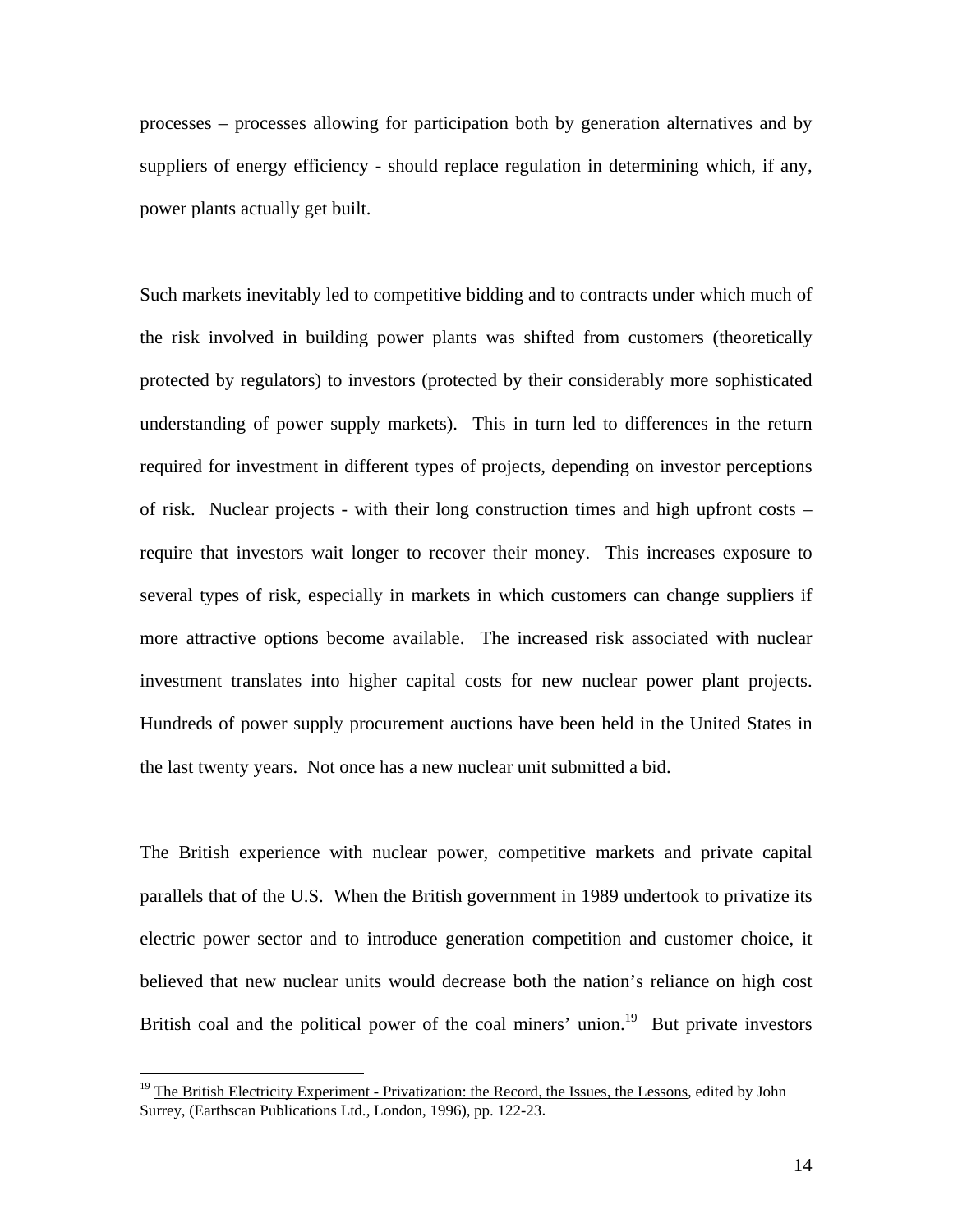were unwilling to take the existing nuclear units, forcing a last minute revamping of the privatization, with the nuclear units remaining in government hands and supported by a "fossil fuel levy" (amounting to a 10% tax on electric revenues)<sup>20</sup> and a "nonfossil fuel obligation", which required the distribution companies to buy the output of the nuclear units. Natural gas proved to be the fuel of choice for new power plants in the 1990s. As in the United States, nuclear units were not even bid.

In 1996, the government was able to privatize its eight newest nuclear units in the form of British Energy, on terms that required the government to pay most of the unrecovered capital costs. Thus in Britain the taxpayers assumed the "stranded costs" that in the U.S. were charged to the customers. For a time the British nuclear plants – freed from the need to recover most of their capital costs - were able to compete successfully, but as power prices fell they were unable even to recover their operating costs, largely because these included the expense of reprocessing the spent fuel<sup>[21](#page-14-1)</sup> as well as a climate change tax that was charged to the nuclear units on the rationale that the proceeds were needed to promote renewable energy.

Despite a substantial government loan, British Energy was unable to survive in the British market of 2000-2004, and its shares were delisted in October, 2004. The share price had gone from two pounds at the time of privatization to a high of seven pounds in

<span id="page-14-0"></span> $20$  The fossil fuel levy was deemed unfair government aid by the European Commission and eliminated in 1998.<br><sup>21</sup> The reprocessing cost that British Energy was compelled to accept at the time of privatization was some

<span id="page-14-1"></span><sup>\$8</sup> per mWh, compared to the \$1 per mWh that U.S. utilities pay for a waste disposal regimen that does not include reprocessing. The MIT study estimates that reprocessing costs 4.5 times as much as the oncethrough fuel cycle. The Economics of Nuclear Power, p. 9.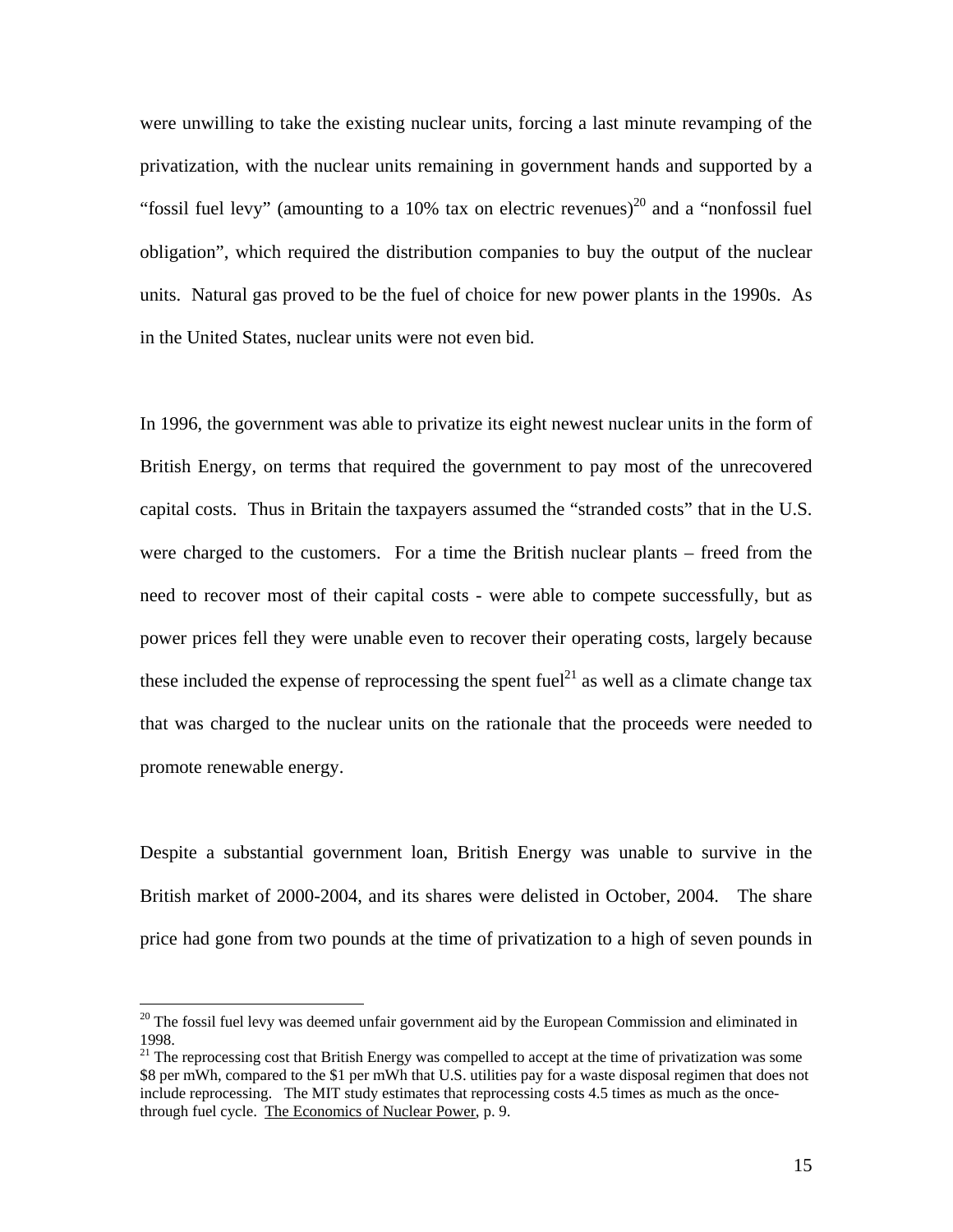1999 before falling to 14 pence per share at the time of delisting. British Energy has now been relisted as a result of a reorganization that transfers more than \$7 billion in additional costs to the government. Thus a new round of stranded costs were created and redistributed, this time in part to the investors in British Energy and in part again to the British taxpayer.

Other countries with large nuclear programs have not yet subjected them to the degree of transparency and of competition that has occurred in the U.S. and in Great Britain. Indeed, only U.S. regulatory proceedings have produced a fully audited picture of nuclear construction and operating costs, so direct comparisons to countries such as Japan and France are difficult. Certainly the established utilities in both of those countries have begun to lose large customers to suppliers not burdened with nuclear plant costs. Furthermore, the economic difficulties of Electricité de France (EDF) in accounting for the funds set aside to deal with decommissioning and waste management (especially reprocessing)<sup>[22](#page-15-0)</sup> seem likely to echo the British experience, in which they turned out to have been lost in overseas ventures and current expenses with the result that substantial liabilities fell to the taxpayers. The Japanese program has been shaken by highly publicized safety scandals and has yet to examine its reprocessing commitment in the context of its recent steps toward allowing customer choice in its electric markets.<sup>23</sup> It is

<span id="page-15-0"></span><sup>&</sup>lt;sup>22</sup> See for example "A very big French turnoff", The Economist, July 3, 2004, describing EDF as "a group that has used some questionable accounting practices; that has never really made a profit; that has made imprudent use of funds set aside for nuclear decommissioning and waste management; that lacks transparency over the level of its nuclear provisions; and that has indulged in a reckless and costly strategy

<span id="page-15-1"></span><sup>&</sup>lt;sup>23</sup> See, for example, "Progress Underway in the Liberalization of Electric Rates", Associated Press, December 3, 2004. This article noted that a third of the large office buildings in Tokyo were buying their power from a supplier other than the traditional utility, TEPCO. The new suppliers were primarily cogenerating industries. As TEPCO's executive officer in charge of sales put it, "We have no chance to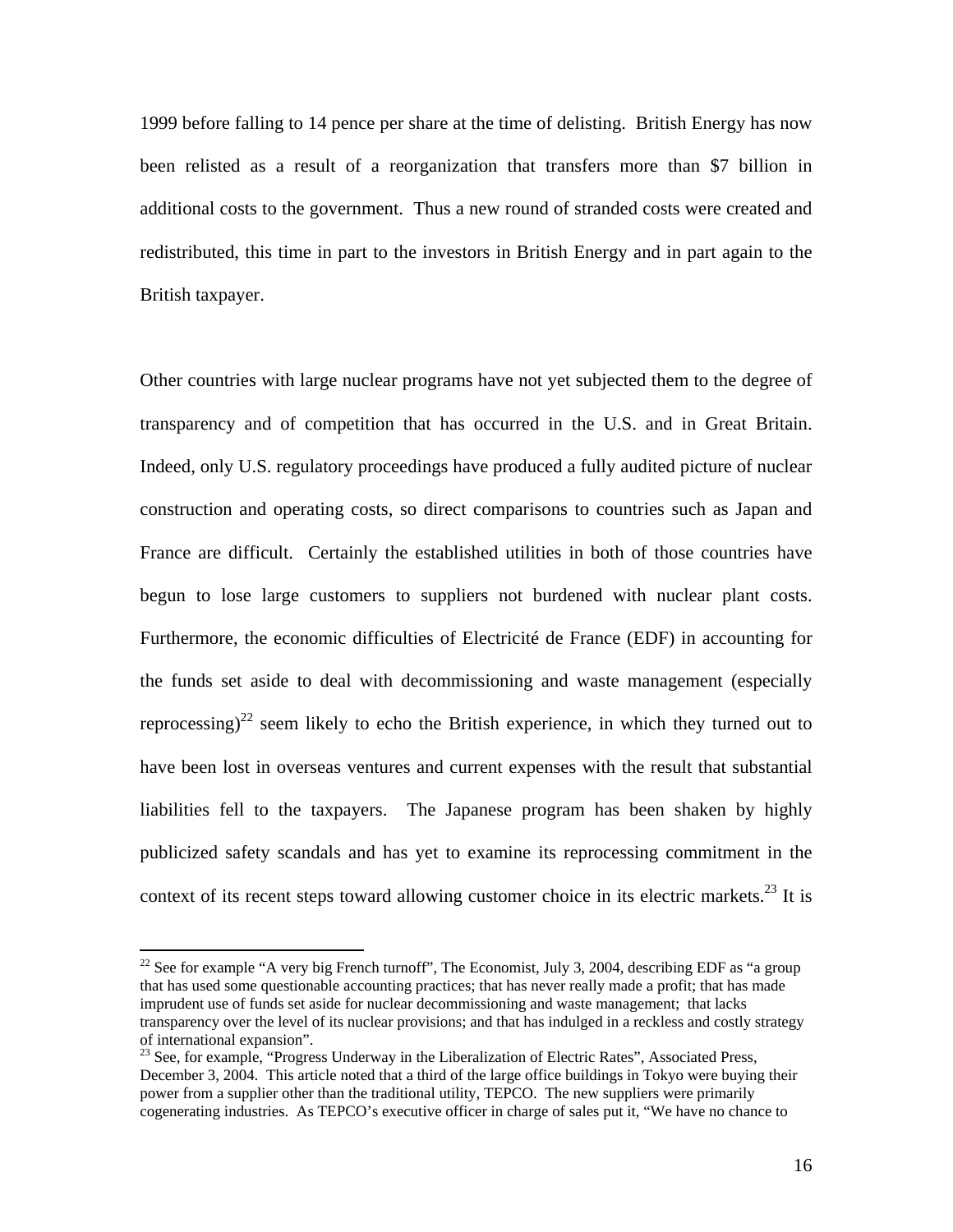difficult to see major new commitments to nuclear power in either of these bellweather countries until their electric industries have come to terms with the realities of competition and the economics of reprocessing.

Only Finland appears to have chosen a new nuclear unit in recent years through a transparent competitive process involving private capital. Finland ranks first in the world on Transparency International's annual index of the perceived honesty of governmental decisionmaking<sup>24</sup>, so that country's choice of a new nuclear unit might appear to refute those who would relegate nuclear power to autocratic energy regimes, but the appearance of open competition is somewhat deceptive.

Finland did indeed decide in December, 2003 to go forward with a 1600MW nuclear plant built by Areva and Siemens. The decision to build a new nuclear unit instead of another type of plant was approved by Finland's Parliament some 18 months earlier. This decision was based on a study of the various alternatives rather than on competitive bidding. It was taken in part to reduce dependence on Russian natural gas and to achieve greenhouse gas emission reduction goals, both legitimate governmental concerns.

The winning bid for the plant has a turnkey price of "about 3 billion Euros" (\$3.7 billion when the contract was signed, \$4 billion a year later) for the plant plus the first fuel core, a training simulator and some infrastructure<sup>25</sup>. The study on which the decision to go

win because enterprises newly participating in the electricity industry are certain to come up with lower rate proposals than us".<br><sup>24</sup> http://www.transparency.org/cpi/2004/cpi2004.en.html#cpi2004.<br><sup>25</sup> Nucleonics Week, December 9, 2004.

<span id="page-16-0"></span>

<span id="page-16-1"></span>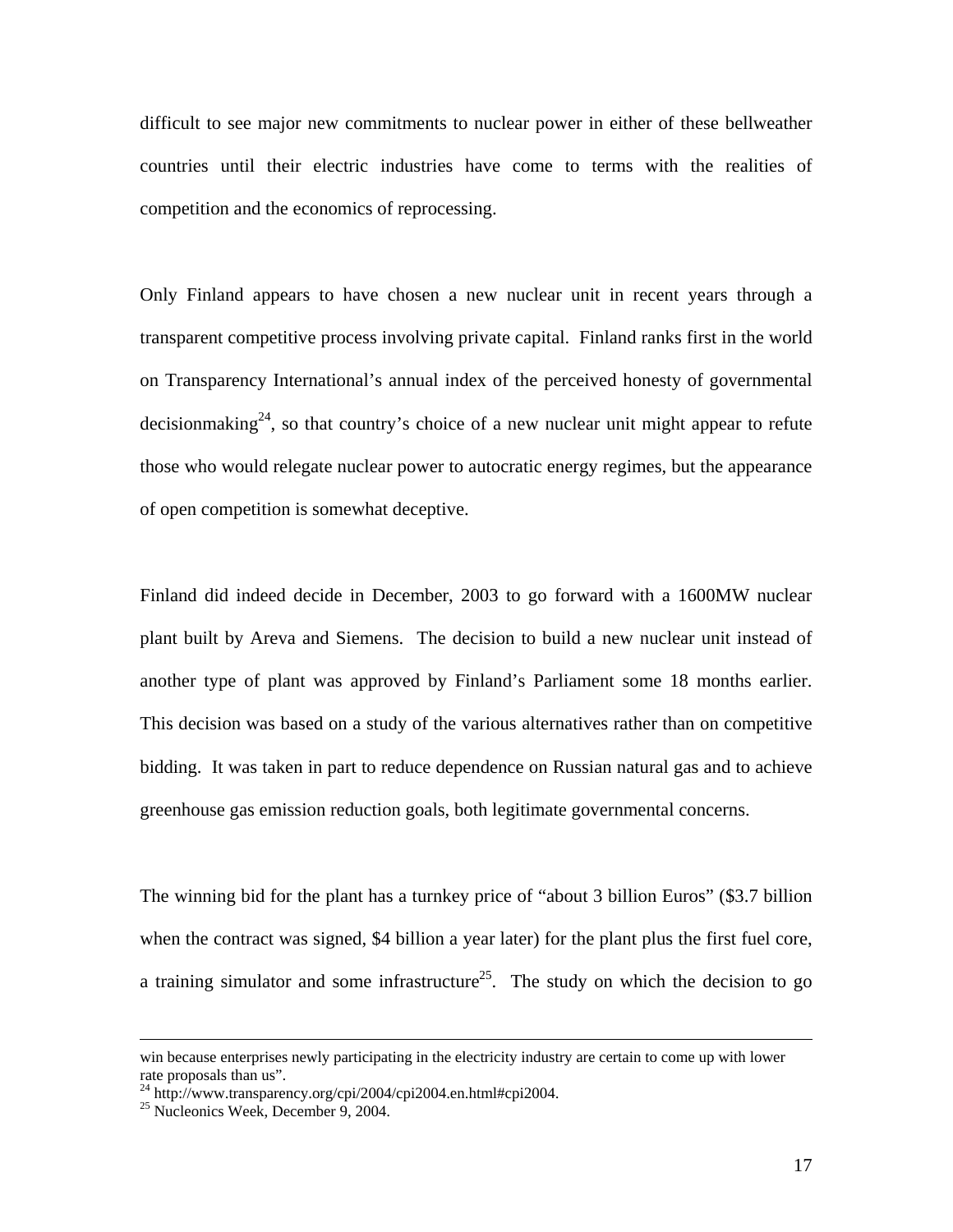forward was made concluded that nuclear power would cost about 1830 euros/kWe, not far off of the turnkey bid, although the diminishing value of the dollar means that the winning bid's dollar value remains above \$2000/kWe.

The study relied on by the government used very favorable assumptions to find in favor of nuclear power, including that that the plant would pay no income taxes and would be financed by 100% debt with a cost of 5%, none of which would be true for plants built in a true market environment[.26](#page-17-0) Because the plant is a first-of-a-kind advanced pressurized water reactor that EDF hopes will become the basis for renewed nuclear development in Europe, the sellers have strong incentives to assume turnkey risks that they would not normally take on.<sup>27</sup> In addition, a coalition of renewable energy companies have filed a complaint with the European Commission accusing the project of receiving illegal state support in the form of low cost financing from banks and export credit agencies with governmental participation.[28](#page-17-2) 

<span id="page-17-1"></span><span id="page-17-0"></span>

<sup>&</sup>lt;sup>26</sup> The Future of Nuclear Power, pp. 45 n. 13, 139.<br><sup>27</sup> A turnkey bid means that the seller guarantees the bid price, perhaps subject to some agreed upon contingencies. Such bids were only used for nine early plants in the U.S., on which the vendors lost money. After that, the initial "bids" were merely estimates, with customers largely at risk for overruns. Although the turnkey plants produced substantial losses for the reactor vendors, they also produced a strategic victory, leading utilities to place a wave of ensuing orders that seemed to treat the turnkey bids as real costs. See Irving Bupp and Jean Claude Derian, *Light Water: How the Nuclear Dream Dissolved*, (Basic Books, New York, 1978), pp. 48-50, 69-82.

<span id="page-17-2"></span> $\frac{28}{28}$  "EC will investigate 'green power' complaint of state aid to TVO EPR", Nucleonics Week, January 13, 2005. According to the complaint, a loan covering 60% of the projected costs of the project carries an interest rate of 2.6%, less than half of the 6-7% that such a project would normally require. The lending bank is half owned by the Government of Bavaria. The complaint also notes that, a 610-million euro export credit guarantee from France's Coface, covering Areva supplies for the reactor, is the secondhighest amount the bank has ever covered. Areva is the only company to be ever granted an export credit guarantee for a contract with a buyer from an EU member state. The complainants also place TVO's claim of a turnkey price of "about 3 billion Euros" at an actual figure of 3.2 billion.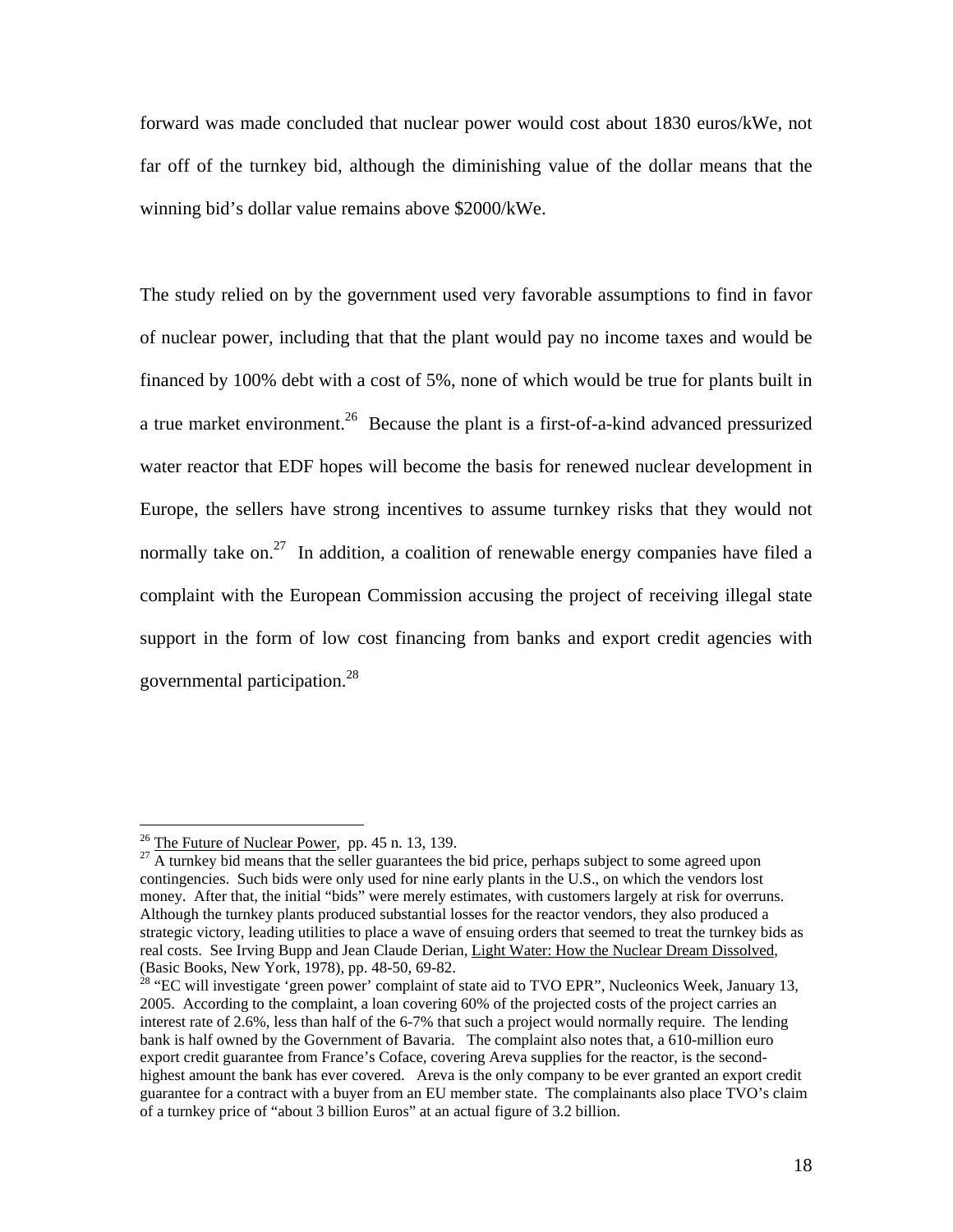When closely examined, the Finland decision bears little resemblance to a truly competitive power procurement. Other alternatives were excluded based on a study, not on competitive bidding. Nuclear costs – both in the study and in the bidding – were held down by artificially cheap financing and by turnkey arrangements unlikely to apply to many reactor sales. Private investor equity capital is not directly at risk.

### **IIC. The Economics of Nuclear Power**

 $\overline{a}$ 

Fundamental to nuclear power's problem in competitive markets is the fact that it is considerably more expensive than the alternatives. The most authoritative recent study of the U.S. experience and prospects<sup>29</sup> estimates the levelized cost of a new nuclear unit operating at an 85% capacity factor<sup>30</sup> to be 7 cents over 25 years or 6.7 cents over 40 years. The comparable numbers for coal are 4.4 cents and 4.2 cents. For natural gas the 25 year figures range from 3.8 cents with low gas prices to 5.3 cents with high prices<sup>31</sup>. The forty year figures were 3.8 and 5.6 cents. In short, nuclear power is not close to being competitive with its two major fossil competitors. $32$ 

<span id="page-18-0"></span> $29$  The Future of Nuclear Power, supra, note 17. This study, unlike the many articles and other documents hailing a nuclear revival makes a real effort to analyze nuclear economics using the "assumptions that commercial investors would be expected to use today, with parameters based on actual experience rather than engineering estimates of what might be achieved under ideal conditions..."(p. 7).

<span id="page-18-2"></span><span id="page-18-1"></span>

 $30$  Recent U.S. capacity factors have been **xxxx**. Elsewhere, they have generally been lower.<br><sup>31</sup> The study was done in 2003. Today's gas prices are at the high end of the study range, and coal prices are about 20% above the study forecast.<br><sup>32</sup> Oil is presently used for only 2% of U.S. electric generation, which means that nuclear power has little

<span id="page-18-3"></span>potential to displace oil at all, to say nothing of Middle Eastern oil, which is not used in U.S. power generation. Nuclear power's only substantial contribution to oil displacement will come in regions in which the natural gas displaced by nuclear power can penetrate further into oil's share of markets, such as space heating in New England.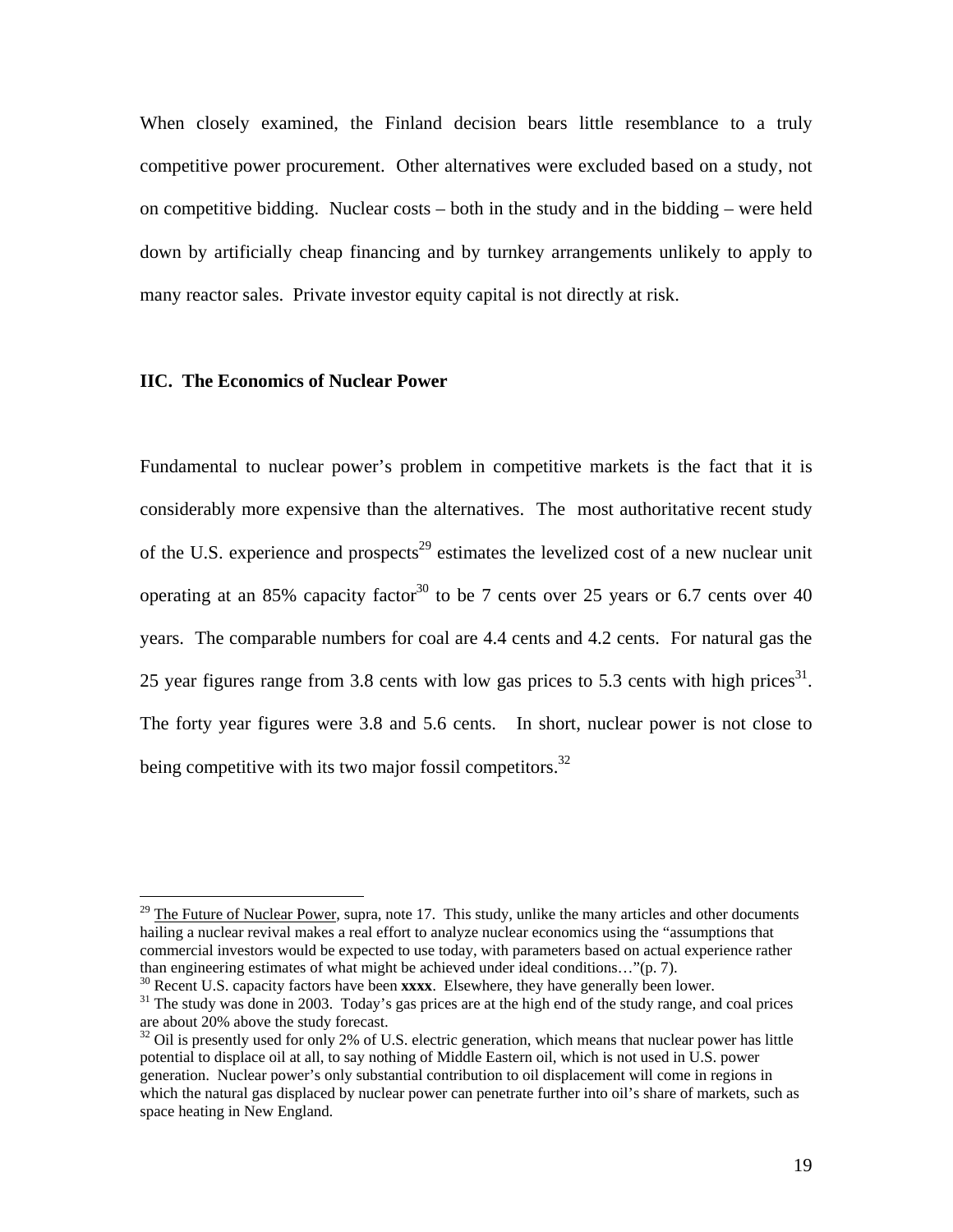This study does not evaluate energy efficiency, renewable energy or coal gasification combined with sequestration of the greenhouse gases as alternatives to future nuclear development. About aspects of this omission, Amory Lovins asserts

In round numbers, electricity from new light water reactors will cost twice as much as from new wind farms, five to ten times as much as from distributed gasfired cogeneration or trigeneration in buildings and factories (net of the credit for their recovered heat) and three to thirty times as much as energy efficiency that can save most of the electricity now used. Any one of these three abundant and widely available competitors could knock nuclear power out of the market, and there are three, with more on the way (ultimately including cheap fuel cells).<sup>[33](#page-19-0)</sup>

In fact, nuclear power has generally been displaced not by any one option but by fluid combinations of alternatives that combine to meet and to conserve away the energy demand that nuclear power can only satisfy at higher prices.<sup>[34](#page-19-1)</sup>

The authors of the MIT study recognize that nuclear power is too expensive to succeed under present competitive conditions.<sup>35</sup> However, they conclude also that a combination of "plausible but unproven" cost cutting measures can lower nuclear power costs to levels competitive with gas in the high cost case and with coal (assuming that coal achieves no such improvements). These measures are 1) reducing the cost of constructing a nuclear

<span id="page-19-0"></span><sup>&</sup>lt;sup>33</sup> Amory Lovins et al, Winning the Oil Endgame: Innovation for Profits, Jobs and Security, (Rocky Mountain Institute, 2004), p. 258.<br><sup>34</sup> A study done for the European Bank for Reconstruction and Development on whether completing two

<span id="page-19-1"></span>partially built nuclear power plants represented the best use of EBRD funds promised in return for the closing of the Chernobyl plants describes this process as it might play out in much of the former Soviet Union. The study concluded that a much cheaper package of alternatives – including industrial energy efficiency, reducing losses in electric and gas transmission, and improving operation of existing coal and nuclear units – represented a far more effective use of the available funds. John Surrey and Steve Thomas, "The Chernobyl Replacement Project", Energy and the Environment, vol. 10, no. 3, 1999. After years of debate, Ukraine completed the nuclear units, though with greatly reduced EBRD participation.<br><sup>35</sup> "The bottom line is that with current expectations about nuclear power plant construction costs, operating

<span id="page-19-2"></span>costs and regulatory uncertainties, it is extremely unlikely that nuclear power will be the technology of choice for merchant plant investors in regions where suppliers have access to natural gas or coal resources. It is just too expensive. In countries that rely on state owned enterprises that are willing and able to shift cost risks to consumers to reduce the cost of capital, or to subsidize financing costs directly and which face high gas and coal costs, it is possible that nuclear power could be perceived to be an economical choice". The Future of Nuclear Power, pp. 40-41.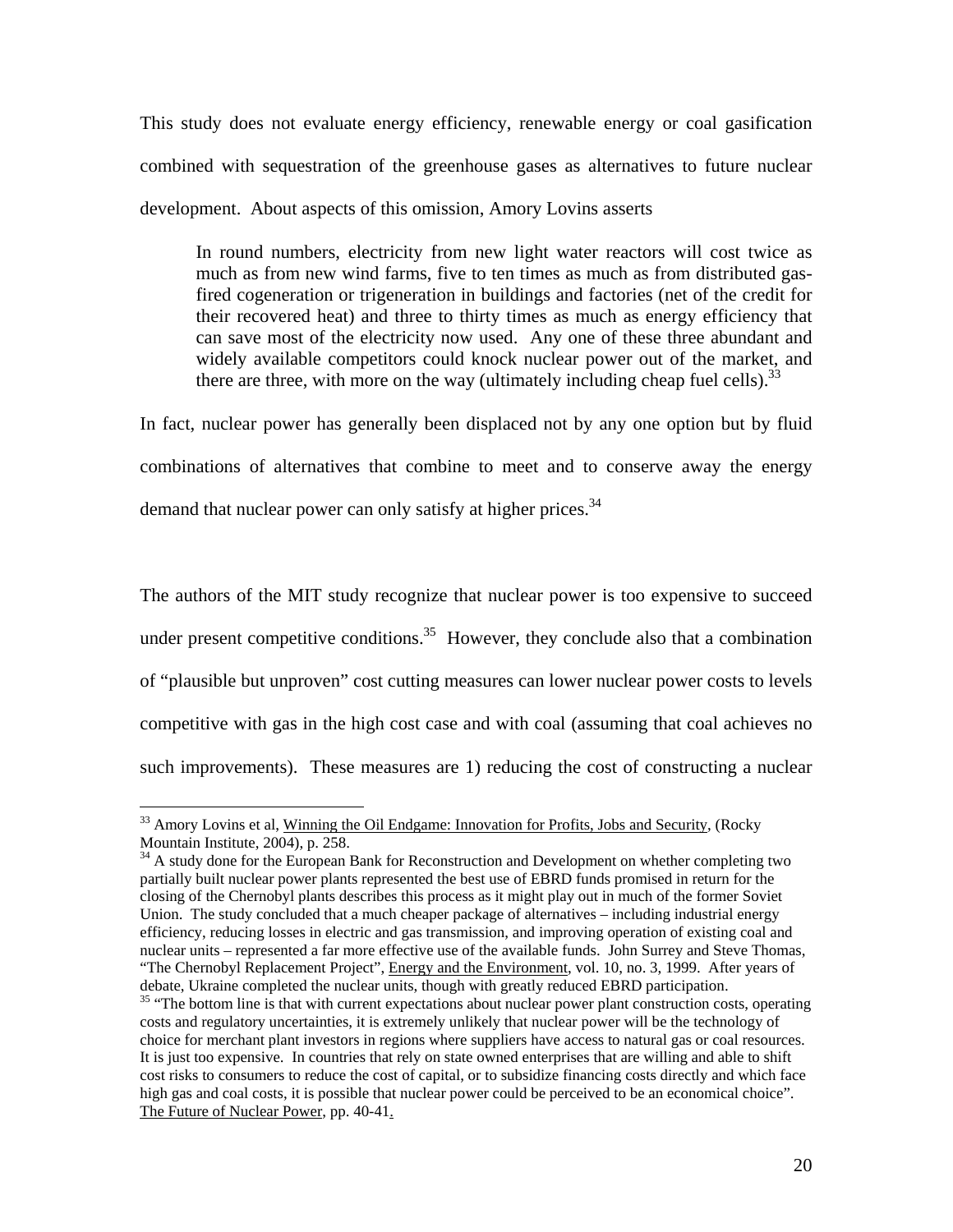unit by 25% from the base case estimate of \$2000/kWe; 2) reducing construction times from five to four years;  $36\,$  3) eliminating regulatory, construction and operating cost uncertainties so as to allow nuclear projects to raise capital on the same terms as new coal or gas (eliminating the estimated difference of 3% at 15% for nuclear versus 12% for the other two);<sup>37</sup> and 4) reducing the already much improved nonfuel operation and maintenance expenditure by another 25%. If all of these are done, nuclear power is still not less costly than coal, though it does beat natural gas in the high and intermediate price cases.

The MIT study also analyzes the implications for nuclear power of decisions imposing additional costs on fossil fuels in order to mitigate climate change.<sup>38</sup> As Table 5.1 from the study<sup>39</sup> shows, at carbon taxes (or measures imposing equivalent costs) between  $$50/tC$  and  $$200/tC^{40}$ , nuclear power surpasses coal and, in some of the price cases,

<span id="page-20-0"></span><sup>&</sup>lt;sup>36</sup> The Finnish nuclear power plant is scheduled to begin construction in early 2005 and commence operation in May, 2009. If achieved, this schedule would be exceptional for a large first-of-a-kind reactor. 37 In less developed countries, where capital recovery over long periods can be problematic, the gap

<span id="page-20-1"></span>between capital costs for new nuclear power and other forms of generation would probably be larger.<br><sup>38</sup> Those opposed to relying on nuclear power to mitigate climate change point out that a number of

<span id="page-20-2"></span>activities associated with nuclear energy – especially the enriching of uranium fuel – require large amounts of energy that is likely to come in substantial part from fossil fuels and therefore to result in the release of greenhouse gases. However, properly designed regimes to reduce climate change would increase the cost of such processes and impose this cost on the eventual competitive position of nuclear power itself. So no special effort to trace such emissions seems necessary except in a context in which special assistance for nuclear power as a "nonfossil" energy source is being sought.  $^{39}$  p.  $42$ 

<span id="page-20-3"></span>

<span id="page-20-4"></span><sup>&</sup>lt;sup>40</sup> "The [\$50/tC] value is consistent with an EPA estimate of the cost of reducing U.S. CO<sub>2</sub> emissions by about 1 billion metric tonnes per year. The \$100/tC and \$200/tC values bracket the range of values that appear in the literature regarding the costs of carbon sequestration…These hypothetical taxes should be thought of as a range of "backstop" marginal costs for reducing carbon emissions to meet aggressive global emission goals. The Future of Nuclear Power, p. 42. Note however that the Commission on National Energy Policy proposes a carbon cap-and-trade program with costs capped at \$7/tC in 2010 and escalating at 5% per year thereafter. They estimate that this program will produce a reductions between .5 and 1 billion tons per year in U.S. carbon emissions by 2020. Ending the Energy Stalemate: A Bipartisan Strategy to Meet America's Energy Challenges, Commission on National Energy Policy, December 2004, p. 23. This study also reflects estimates of the cost of carbon-eqsuivalent reduction under the McCain-Lieberman bill ranging between \$9 and \$16 per ton. If these estimates are credible, carbon taxes of \$50/tC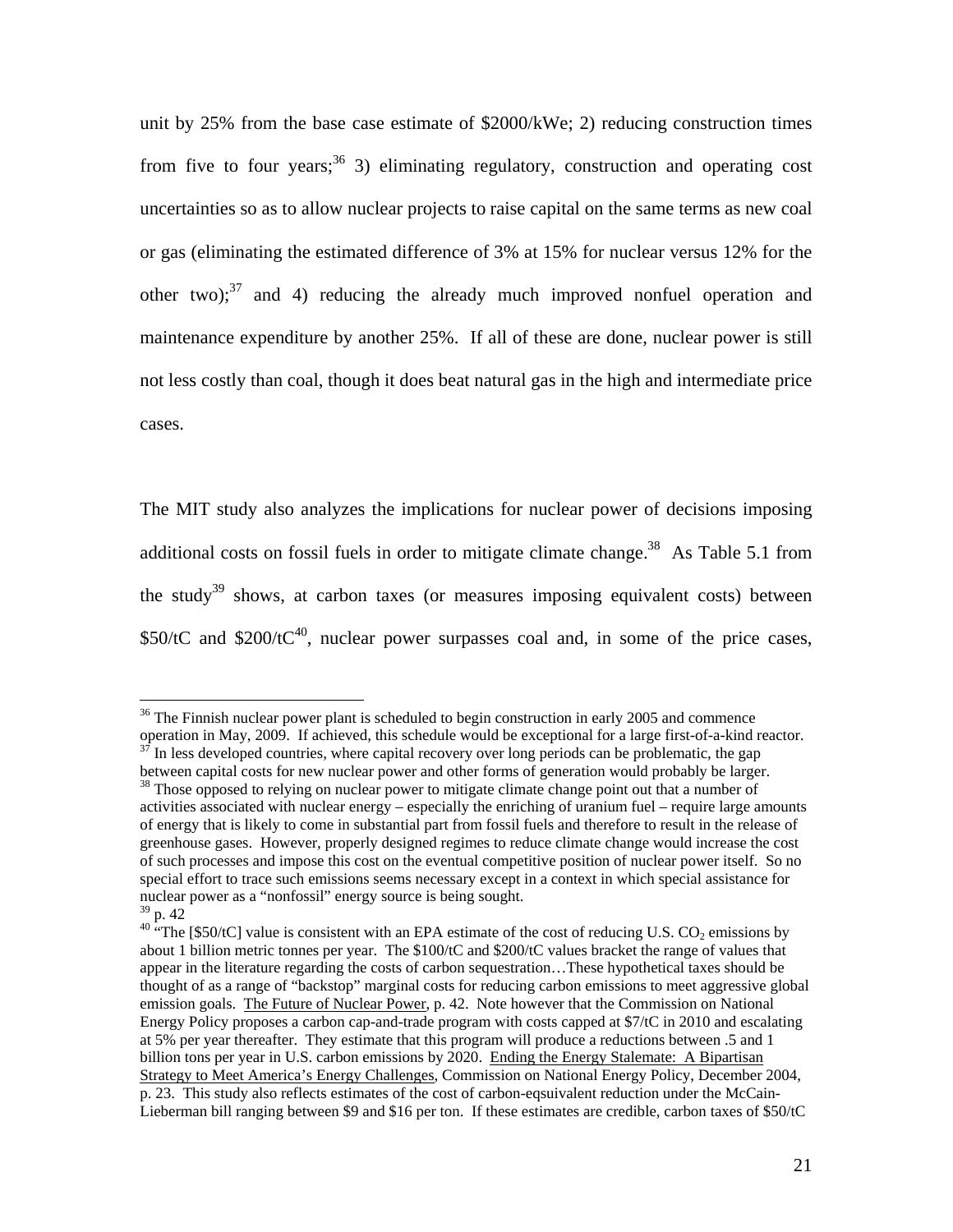natural gas. If the nuclear cost reductions are also achieved, nuclear power surpasses both fossil fuels in all cases. But, as noted earlier, the MIT study chose not to look at energy efficiency, distributed generation or combinations thereof. It also did not take account of possible low carbon emitting ways to use coal that might become economical as carbon constraints increased or at scenarios in which natural gas played a role in displacing coal.

| Table 5.1<br><b>Costs of Electric Generation Alternatives</b><br>Real Levelized Cents/kWe-hr (85% capacity factor) |         |          |          |  |  |  |
|--------------------------------------------------------------------------------------------------------------------|---------|----------|----------|--|--|--|
| <b>Base Case</b>                                                                                                   |         | 25-YEAR  | 40-YEAR  |  |  |  |
| Nuclear                                                                                                            |         | 7.0      | 6.7      |  |  |  |
| Coal                                                                                                               |         | 4.4      | 4.2      |  |  |  |
| Gas (low)                                                                                                          |         | 3.8      | 3.8      |  |  |  |
| Gas (moderate)                                                                                                     |         | 4.1      | 4.1      |  |  |  |
| Gas (high)                                                                                                         |         | 5.3      | 5.6      |  |  |  |
| Gas (high) Advanced                                                                                                |         | 4.9      | 5.1      |  |  |  |
| <b>Reduce Nuclear Costs Cases</b>                                                                                  |         |          |          |  |  |  |
| Reduce construction costs (25%).                                                                                   |         | 5.8      | 5.5      |  |  |  |
| Reduce construction time                                                                                           |         | 5.6      | 5.3      |  |  |  |
| by 12 months                                                                                                       |         | 4.7      | 4.4      |  |  |  |
| Reduce cost of capital to                                                                                          |         |          |          |  |  |  |
| be equivalent to coal and gas                                                                                      |         |          |          |  |  |  |
| Carbon Tax Cases (25/40 year)                                                                                      |         |          |          |  |  |  |
|                                                                                                                    | \$50/tC | \$100/tC | \$200/tC |  |  |  |
| Coal                                                                                                               | 5.6/5.4 | 6.8/6.6  | 9.2/9.0  |  |  |  |
| Gas (low)                                                                                                          | 4.3/4.3 | 4.9/4.8  | 5.9/5.9  |  |  |  |
| Gas (moderate)                                                                                                     | 4.6/4.7 | 5.1/5.2  | 6.2/6.2  |  |  |  |
| Gas (high)                                                                                                         | 5.8/6.1 | 6.4/6.7  | 7.4/7.7  |  |  |  |
| Gas (high) advanced                                                                                                | 5.3/5.6 | 5.8/6.0  | 6.7/7.0  |  |  |  |

will be hard to achieve unless the issue of climate change takes on urgency beyond anything now appearing likely in the U.S.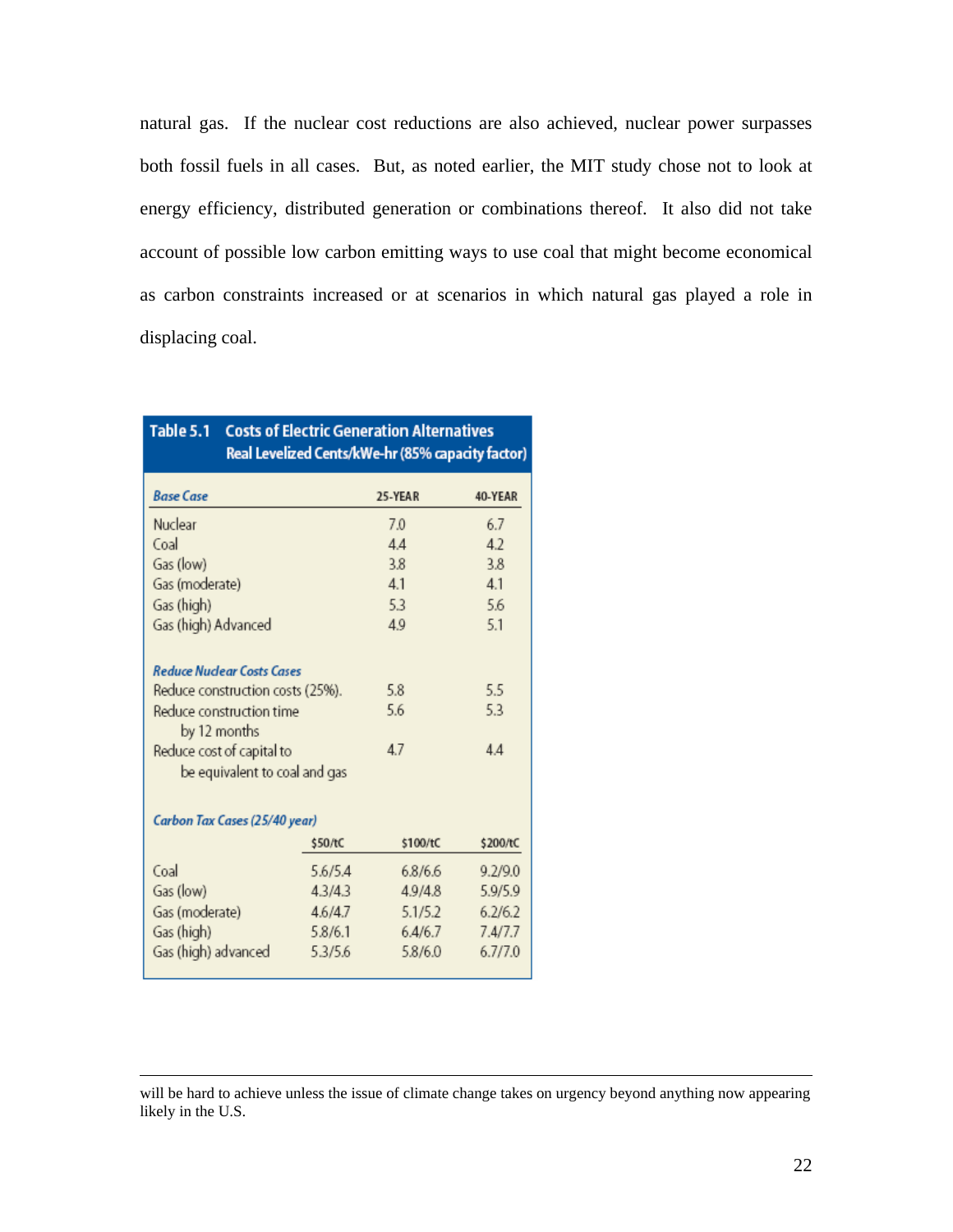Nuclear power is unlikely to be able demonstrate favorable economics to potential investors for at least twenty years if it must proceed under present market rules. No nuclear power plant applications are pending in the U.S. or in Europe other than Finland. The U.S. Department of Energy has recently moved its target for a new nuclear unit from 2010 to 2014. That plant and others will have to operate for some time before they will have demonstrated their capabilities.

A number of the potential cost reductions depend on standardization, but standardization cannot occur without several plants coming on line per year. A plant every year or two can neither demonstrate nor support a program of standardized plant construction, especially if the orders are divided among more than one reactor design. The best that can be said of savings in this category is that they will be demonstrated at least twenty years from now and therefore cannot be the basis for a large scale nuclear revival before then.

To accelerate this process the MIT authors and other proponents of nuclear power $41$ advocate a range of incentives designed to help defray licensing costs and encourage the construction and operation of the first few nuclear power plants. In addition to production tax credits, these measures include construction loan guarantees and requirements to assure that the power will be purchased.

<span id="page-22-0"></span><sup>&</sup>lt;sup>41</sup> See, for example, Ending the Energy Stalemate: A Bipartisan Strategy to Meet America's Energy Challenges, supra, note 40, p. xii, stating "Government intervention to address these issues and to improve prospects for an expanded, rather than diminished, role for nuclear energy is warranted by several important policy objectives, including reducing greenhouse gas emissions, enhancing energy security, and alleviating pressure on natural gas supplies from the electric-generation sector".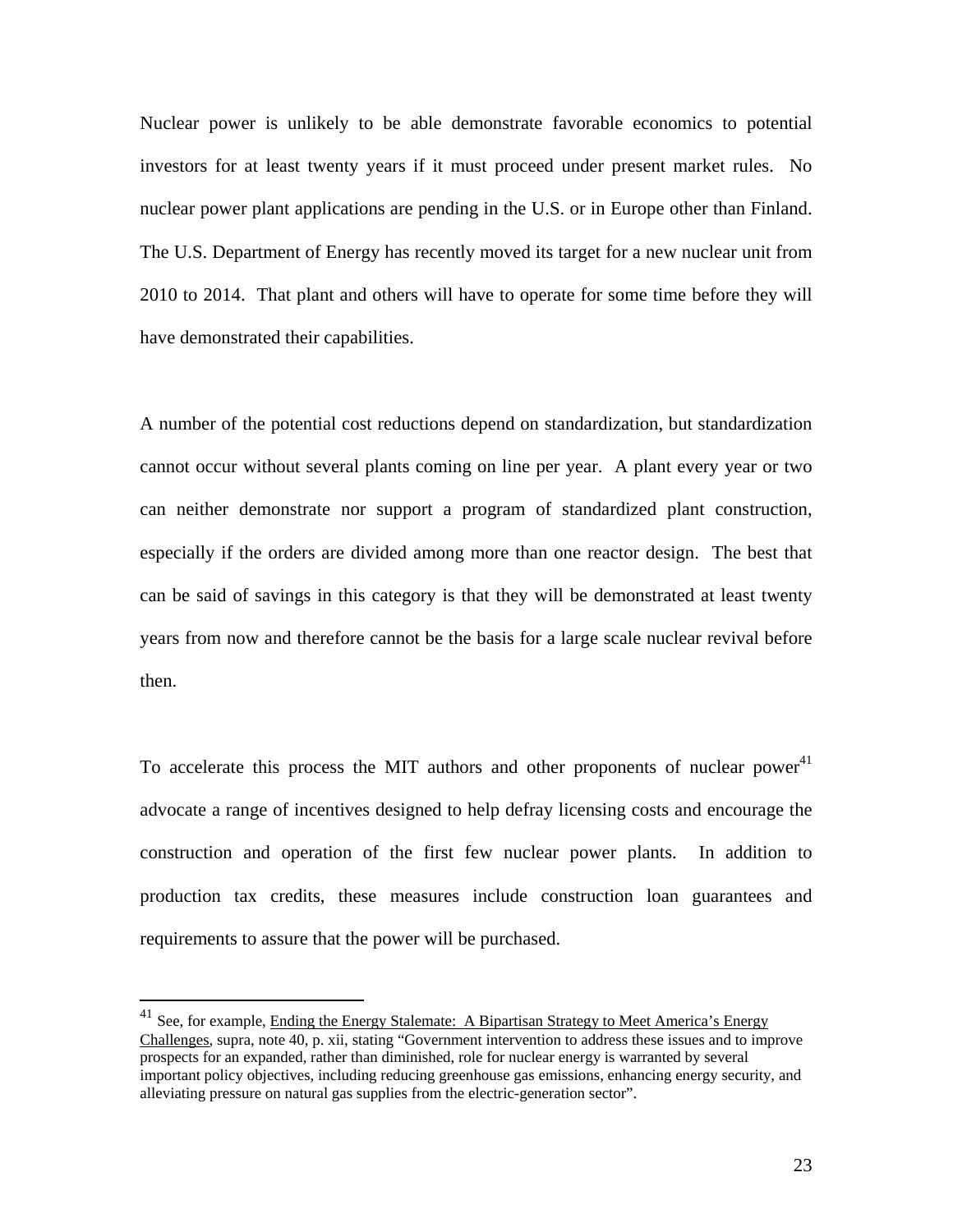Finally, of course, proponents of nuclear energy are encouraged by recent surges in oil prices, with their upward pull on other fossil fuels. To the extent that nuclear power lessens demand pressure on these other fuels (it does not do so for oil), it may help somewhat in reducing price volatility. However, short term price fluctuations are no basis for investment in a technology with the long-term capital recovery prospects of nuclear power. This is a lesson that should endure from the price spikes of the late 1970s, much higher in real terms than anything seen in 2004. At that time, projections that the price of oil would reach \$150 per barrel by the end of the century resulted in continued construction of many nuclear plants that were later cancelled or that produced expensive surplus power when oil prices fell in the 1980s. Investors whose returns depend on competing successfully with fossil fuels will not underwrite nuclear power until they are assured that profitable price relationships rest on something solider than a couple of years trading conditions in a market dominated by an erratic monopolist.<sup>42</sup>

#### **III. Political Support for Nuclear Power in the U.S.**

 $\overline{a}$ 

Nuclear power, at least in the form of light water reactors, has enjoyed strong political support in the U.S. federal government since its inception. That support is particularly strong in the present administration and in Congress. The Bush administration energy plan contains a strong endorsement for nuclear power and even for efforts to revive the reprocessing initiatives originally set aside by the Ford administration.

<span id="page-23-0"></span> $42$  For refutations of the view that sustained world oil shortage is imminent, see José Goldemberg and Thomas B. Johansson, World Energy Assessment Overview: 2004 Update pp. 45-46, and M.A. Adelman, "The Real Oil Problem", Regulation 27, no. 1 (2003), http://web.mit.edu/ceepr/www/R2004-171.pdf.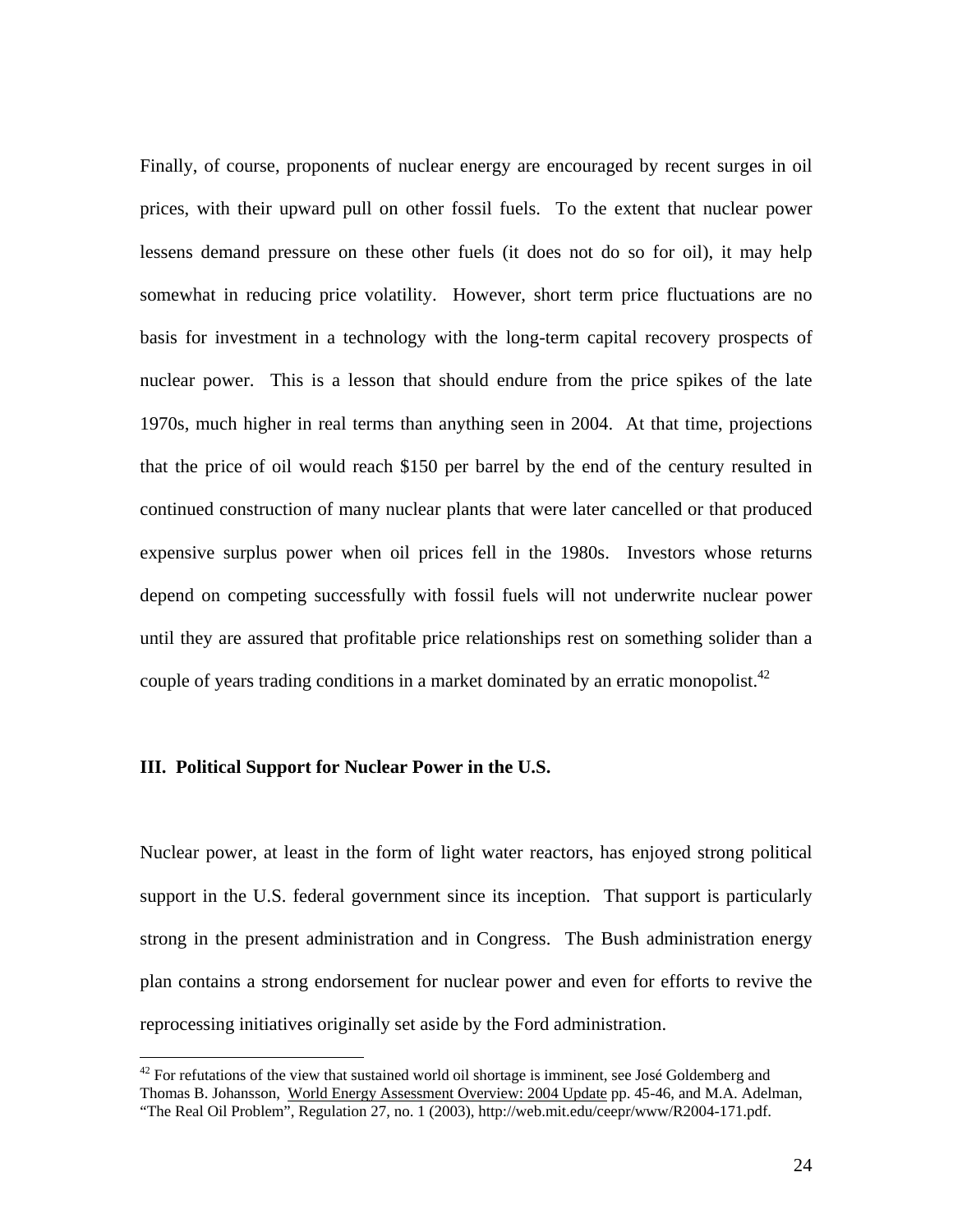However, political support and successful times for nuclear power have not been closely linked in the U.S. Indeed, if history is any guide, nuclear power is better off without the renewed outpouring of political support that it is now getting in the administration and in the Congress. Nuclear power's performance has improved steadily during the years when it has been out of the headlines. It has done worst when it is the centerpiece of a presidential energy plan.

Here is the record:

In the early 1970s, when the U.S. had a dozen nuclear power plants, the Atomic Energy Commission forecast that there would be 1000 more by the year 2000, an achievement that would have required the issuance of a construction permit or an operating license once a week for 30 years. It would also have required 20 plants per state, or  $-$  to pay attention to where the plants would actually have gone – several hundred plants on each coast.

The exuberant 1000 plant vision was incorporated in President Nixon's "Project Independence". Within a few years, it all went wrong. Because so many hopes were staked on so little operating experience and because so much pressure was placed on regulators to license "expeditiously", various mishaps (fires, pipe cracks, fuel failures and, in 1979, Three Mile Island) required long delays and expensive modifications in plants already half-built. The lasting lesson of Three Mile Island to the financial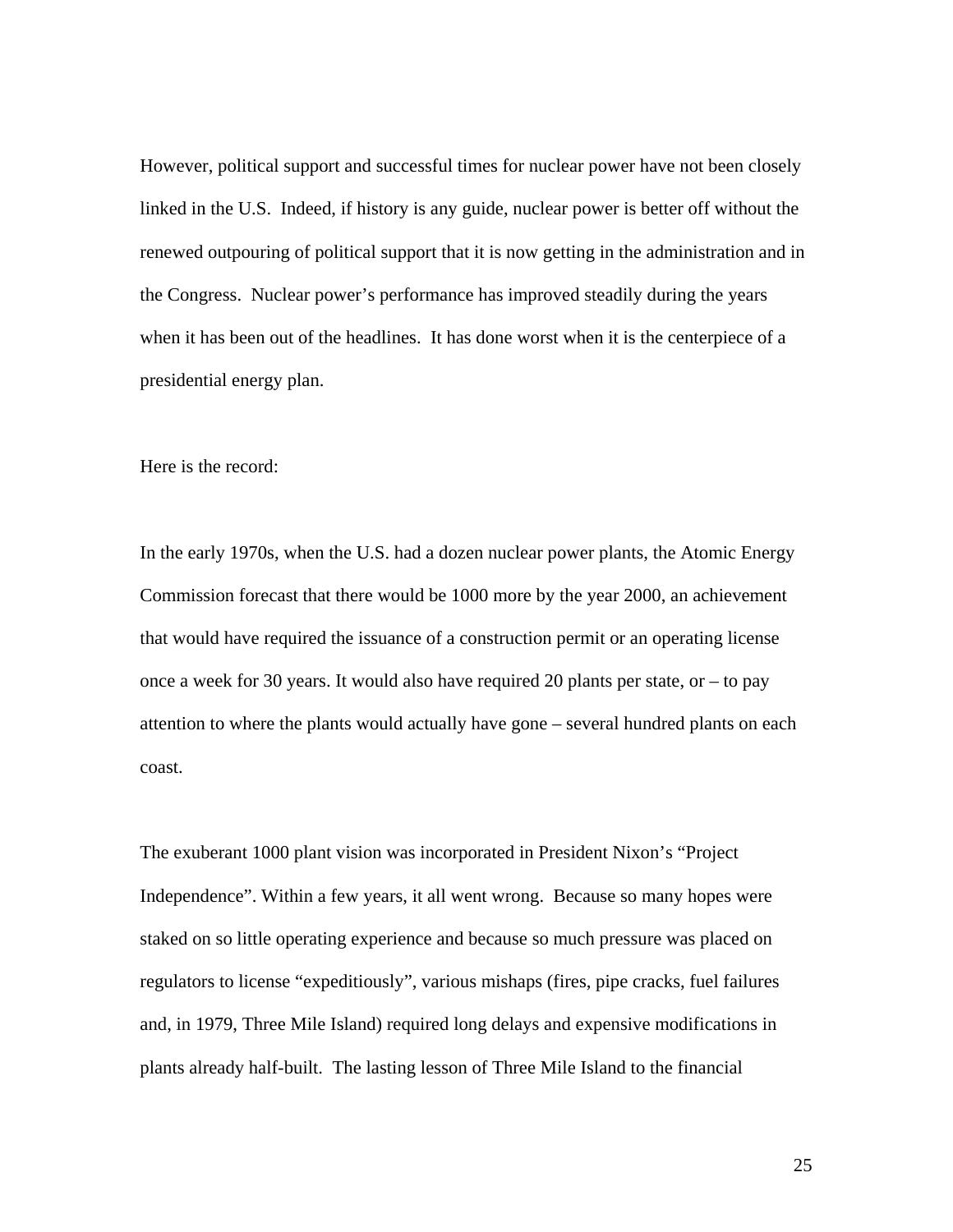community was that licensed NRC operators - not discernibly worse than their colleagues - could transform a two billion dollar asset into a one billion dollar billion cleanup job in 90 minutes.

When President Reagan took office in 1980, the head of the leading industry trade association described the industry's reaction as "halfway between ecstasy and euphoria".<sup>43</sup> Throughout the Reagan years (as well as the following administrations), the nuclear industry had a near veto power over appointments to the NRC, and the Commission's agenda converged ever more closely with that of the industry. In particular, opportunities for public involvement in the nuclear licensing process were cut back to the vanishing point.

If creating a more favorable regulatory and governmental climate had been the answer to nuclear power's problems, the Reagan changes would surely have stimulated a revival, if not immediately then as years rolled by without another accident even as serious as Three Mile Island in March, 1979. But in fact, the Reagan years were the worst in nuclear power's history. By the time President Reagan left office not only was a nuclear revival not in sight but Ralph Nader – the U.S.'s most durable and unyielding nuclear power critic - could count about half of his nuclear agenda to have been achieved.

The breeder reactor program and spent fuel reprocessing collapsed when Republicans who believed in markets insisted that private investors bear some of the risks and no private investors were willing to do so. Despite zealous trimming of the few

<u>.</u>

<span id="page-25-0"></span><sup>43</sup> Walske **Cite**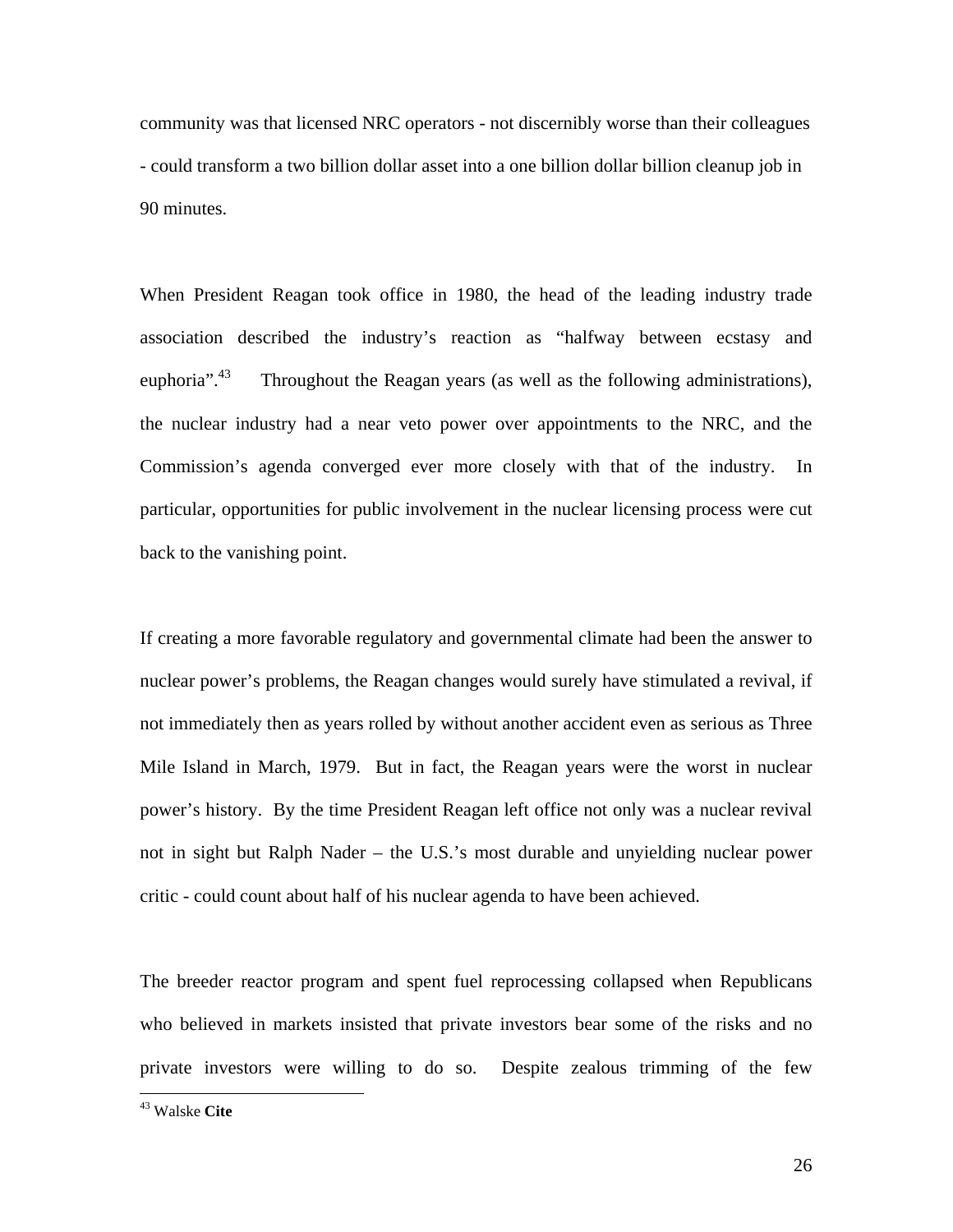opportunities for meaningful public involvement in the licensing process, no new nuclear plants were ordered. Many more plants were canceled than licensed, leaving a financial landscape dotted with nine-figure cancellations and cost overruns. Every northern tier state from Maine to Illinois was involved in at least one. So was every state in a crescent from Mississippi to Washington. Many of the plants that were completed cost several times the original estimates and had significant impacts on electric bills of the companies trying to build them<sup>44</sup>. The estimated date for the opening of a repository for disposal of nuclear waste slipped from 1985 to 1998, and the search for a second repository was abruptly canceled in 1986 in the face of anticipated political reversals in the several states under consideration.

The first President Bush took office pledging to end obstructionist state objections to the few remaining unlicensed plants. His Energy Secretary, James Watkins, chose to draw a line in the sand over New York's 1989 decision to retire the Shoreham nuclear plant because the state and the utility saw little or no benefit to operating it and because Governor Cuomo felt that Long Island could not be effectively evacuated in an emergency.

The U.S. Court of Appeals' reaction when it tossed the Secretary's lawsuit: "The government is seeking to turn a license to operate Shoreham into a sentence to do so".

<span id="page-26-0"></span><sup>&</sup>lt;sup>44</sup> The champion cost overrun occurred at the Shoreham nuclear plant in New York, where the Long Island Lighting Company had in 1968 estimated the cost of the 8**xx** MW plant to be **xxx** million dollars. The ultimate cost of the plant when it was completed twenty years later was \$5.4 billion, about twenty times the original estimate. The plant never went into commercial operation and was sold to New York state for \$1 in 1989. The estimates of both Lilco and the New York state agency charged with setting electric rates was that the present value of running and of not running the plant was just about the same. No other nuclear plant overran its original cost estimate by a factor of twenty, but several did so by a factor of 10 or more.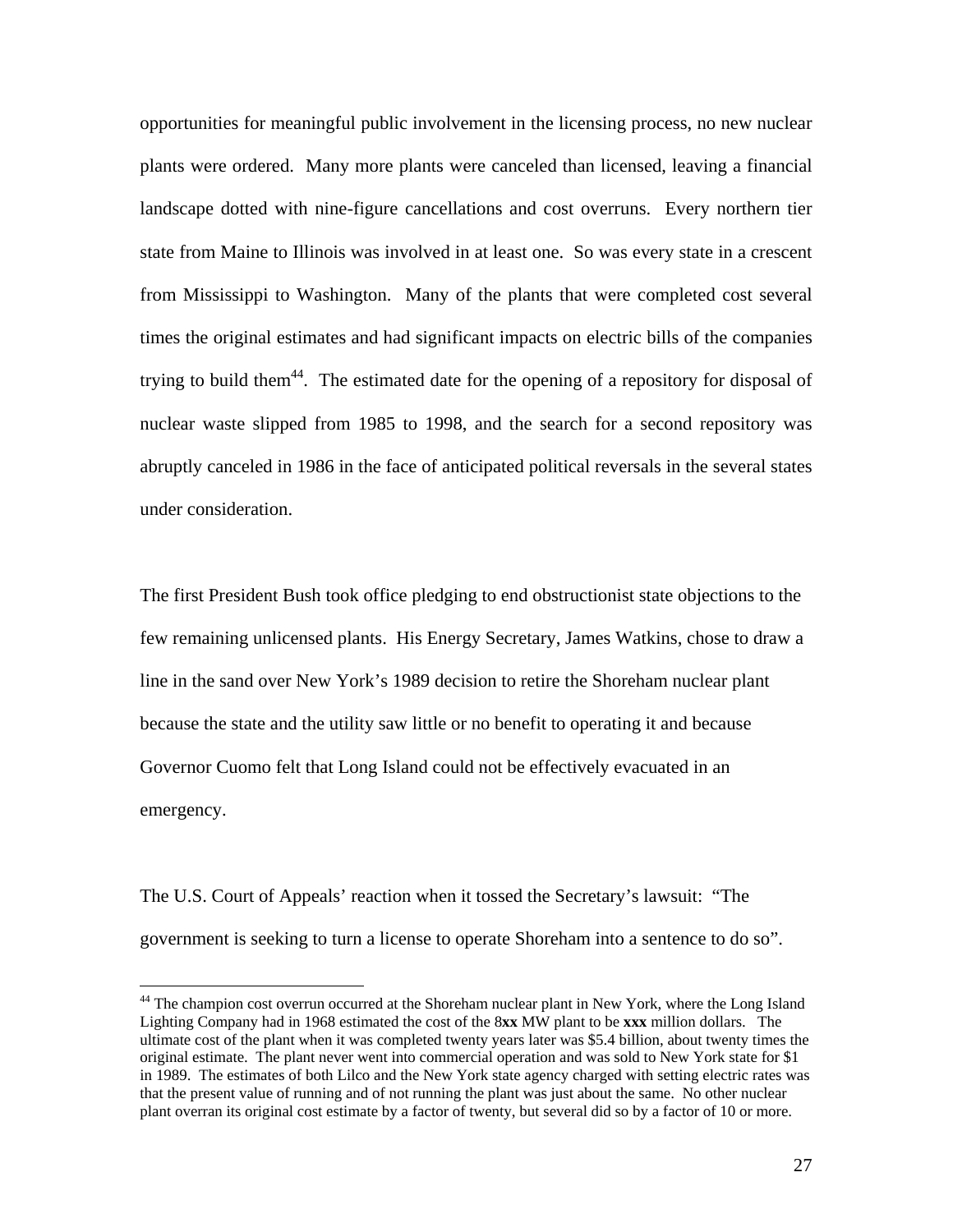Secretary Watkins learned from the Shoreham experience. His National Energy Plan, issued after extensive public hearings, was favorable to nuclear power, but he had long since stopped touting it. Instead, his Department of Energy supported planning processes and competitive power markets in which new nuclear units had to match the cost of alternatives.

None did, but gradually, quietly, throughout the 1990s the discipline of competitive pressure brought the costs of the existing plants down, and their outputs up. For the most part, their safety records also improved, though cost cutting led to unsafe conduct at Connecticut's Millstone plants and a few others. For the first time, companies were prepared to take the financial risk (albeit subsidized by the federal limit on their liability for accidents) of operating nuclear units without the guarantees of a regulated price. A long-needed reorganization of nuclear ownership concentrated many of remaining plants in more capable hands and organizations.

In short, nuclear power seemed to be outgrowing its status as an uncompetitive technology dependent on subsidy, presidential cheerleading, and licensing shortcuts. Its place in the nation's energy picture had fallen from the one thousand reactor dream to an actual 103 power plants generating some 20% of our electricity, not a trivial achievement for an industry that had not existed forty-five years earlier.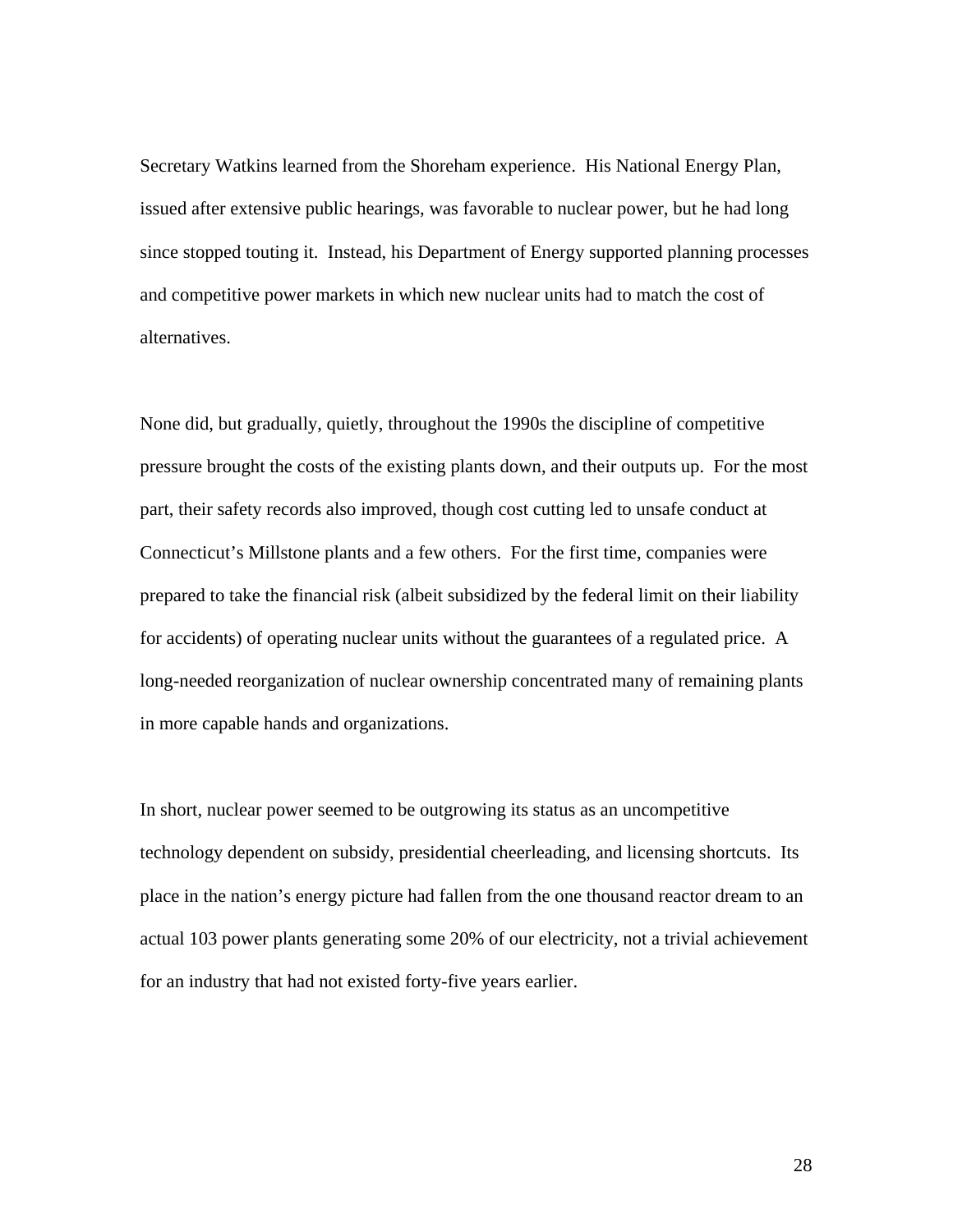This positive turn was no coincidence. The absence of continuous, high pressure public clamor permitted sober reassessments. Improvement no longer fueled criticism of existing standards. Nuclear power was on its way to becoming a real business.

So the last thing nuclear power now needs is another crusade that will restore its image as a specially privileged technology dependent on shortcut and subsidy. Where such federal enthusiasms are likely to be felt is in the quality of NRC safety reviews and Congressional oversight. Once again, as observed in all of the reviews of the conditions that created the accident at Three Mile Island, careers may come to depend on speeding things up. Those who raise questions will be treated as nuisances. Everything, it will be said, is safe enough already. This need only lead to one serious mishap for a quiet decade of constructive nuclear power progress to come undone and for any prospective benefit from improved future nuclear plants to vanish over the horizon.

#### **IV. Conclusion**

Seen in the light of the history of the U.S. nuclear program, the premises underlying the current "revival" forecasts for nuclear power seem more like a confession of failure. After building 112 power plants and canceling as many more, after benefiting from incalculable government support in military programs as well as research, tax incentives and charges to customers, after "streamlining" the most prolific nuclear licensing process in the world to the point that no serious points of skeptical intervention remain, after a decades long effort to shoehorn the spent fuel into Nevada, what exactly does the U.S.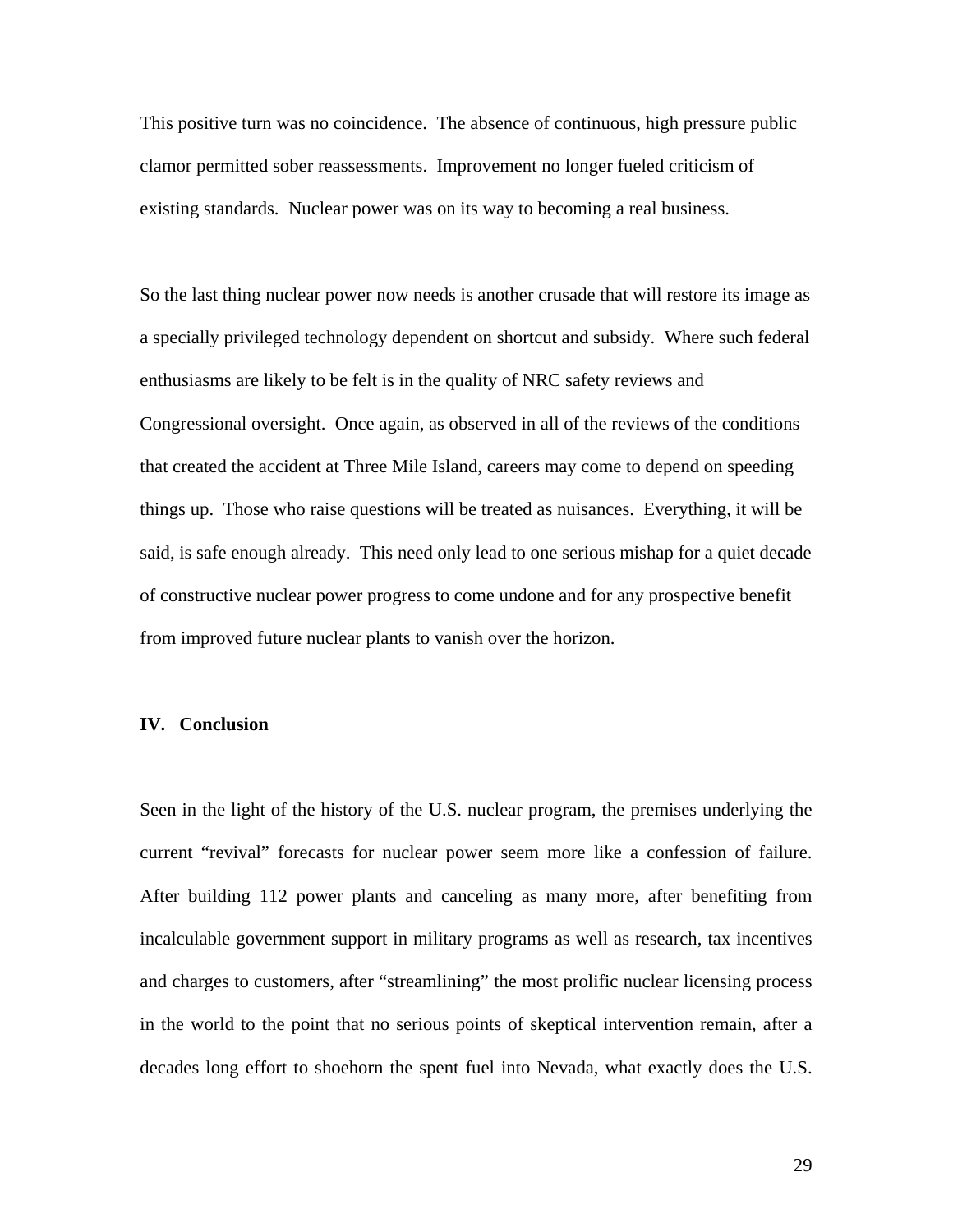"revival" consist of? Do we have the "mature" industry whose years of experience have been used to justify regulatory curtailments of many sorts stepping forward to say that this same maturity has persuaded private capital to back new nuclear units in competitive power supply markets?

Not exactly. The "revival" rests on the following pillars: 1) DOE will share half of the expenses of obtaining the necessary site permits and reactor licenses; 2) proposed construction financing guarantees; 3) proposed tax deductions of 20% on the cost of building new reactors; 4) a proposed tax credit of 1.8 cents per kWh for all electricity actually generated; 5) \$1.8 billion dollars earmarked to assist the construction of "advanced" reactor designs; 6) The NRC licensing process will not permit the need for the power from the new plants to be challenged and will also exclude all challenge based on the uncertainty of the waste situation.

In short, nuclear power's asserted comeback rests not on a newfound competitiveness in power plant construction, but on an old formula: subsidy, tax breaks, licensing shortcuts, guaranteed purchases with risks borne by customers, political muscle, ballyhoo and pointing to other countries (once the Soviet Union, now China) to indicate that the U.S. is somehow "falling behind". Climate change has replaced oil dependence as the bogeyman from which nuclear power will save us.

Nor are nuclear power's prospects brighter in other countries. The fiction that the industry's problems in the U.S. were caused entirely by a whimsical licensing process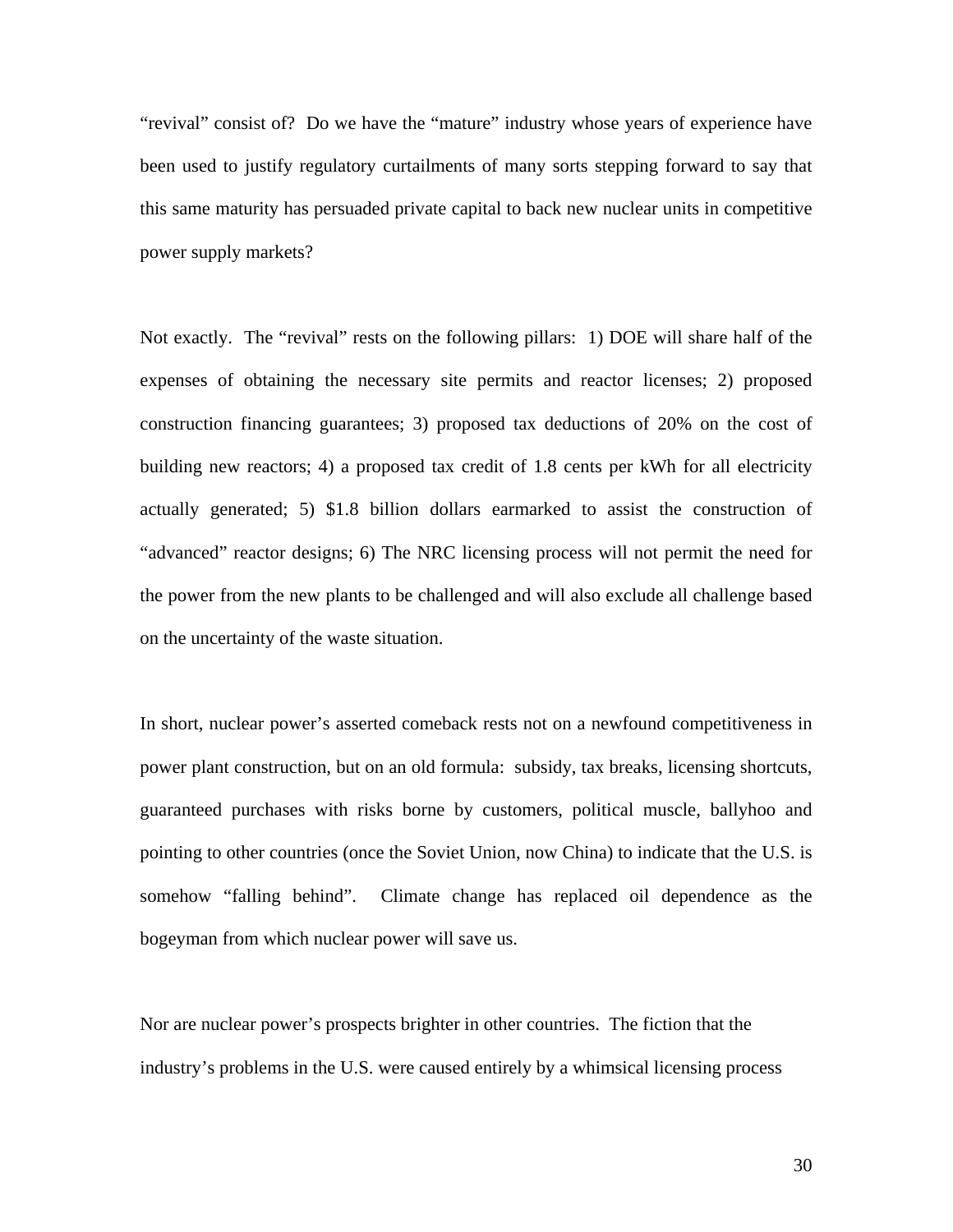that permitted undue litigation – and that nuclear power is thriving elsewhere – is out-ofdate, to say the least. The countries building new plants are doing so through processes that are neither truly competitive nor truly transparent, and the same is true of the few countries (Turkey, Belarus, Vietnam, perhaps Poland) that are talking seriously of joining the nuclear power club.

The likelihood of large numbers of new nuclear units being built on the basis of favorable economics over the next twenty years seems very slight. Nuclear power is not competitive today, and the measures necessary to make it so are not firmly in place anywhere. Beyond twenty years, few people with a sense of energy policy history would venture such a prediction with high confidence, but technological developments and breakthroughs favorable to other fuels and technologies seem no less likely than those favoring nuclear power<sup>45</sup>.

As competitive power supply markets and improved governance processes spread inexorably throughout the world, the closed processes through which nuclear power was chosen, with an assurance that the customers would pay for uneconomic decisions, is receding. For nuclear power to succeed in the new environment, it must achieve major cost cuts, avoid even one serious accident, resolve the waste storage and disposal issue in an enduring way, sever its remaining links to proliferation of nuclear weapons and get the

<span id="page-30-0"></span> $45$  One nuclear technology whose development horizons push it beyond the scope of this paper are various new gas cooled reactor designs. Several versions are under possible development, including the South African "pebble bed" the General Atomics GT-MHR and the Chinese HTR. They have potentially attractive safety features and can be built in smaller modules than the advanced light water designs now under development, but it is far too early to tell whether they can improve nuclear power's competitive prospects.